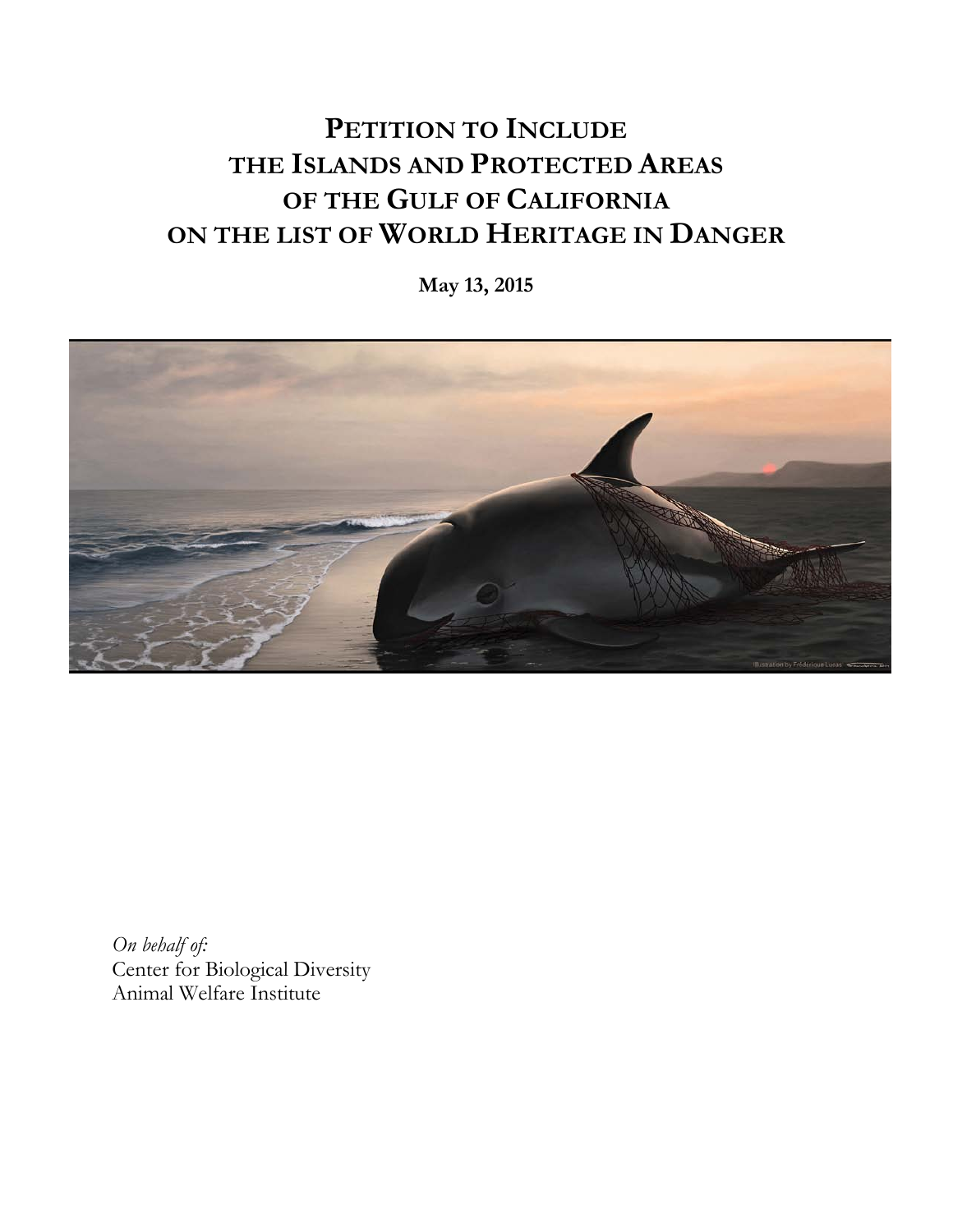## **NOTICE OF PETITION**

To: The World Heritage Committee c/o The Secretariat, World Heritage Centre United Nations Educational, Scientific, and Cultural Organization 7 Place Fontenoy, 75352, Paris 07 SP, France [wh-info@unesco.org](mailto:wh-info@unesco.org)

The Petitioners listed below formally request that the World Heritage Committee request assistance for and list the Islands and Protected Areas of the Gulf of California on the List of World Heritage in Danger pursuant to its authority under Article 11, paragraph 4 of the Convention Concerning the Protection of the World Cultural and Natural Heritage ("World Heritage Convention").

# **PETITIONERS AND CONTACT INFORMATION**

This Petition is submitted on behalf of the following non-governmental organizations, listed with individual contact information:

Center for Biological Diversity Sarah Uhlemann Senior Attorney & International Program Director  $2400 \text{ NW } 80^{\text{th}}$  Street, #146 Seattle, WA 98117 +1-206-327-2344 [suhlemann@biologicaldiversity.org](mailto:suhlemann@biologicaldiversity.org)

> Brendan Cummings Senior Counsel PO Box 549 Joshua Tree, CA 92252 +1-760-366-2232 [bcummings@biologicaldiversity.org](mailto:bcummings@biologicaldiversity.org)

Animal Welfare Institute Susan Millward Executive Director 900 Pennsylvania Avenue, SE Washington, DC 20003 +1-202-446-2123 [susan@awionline.org](mailto:susan@awionline.org)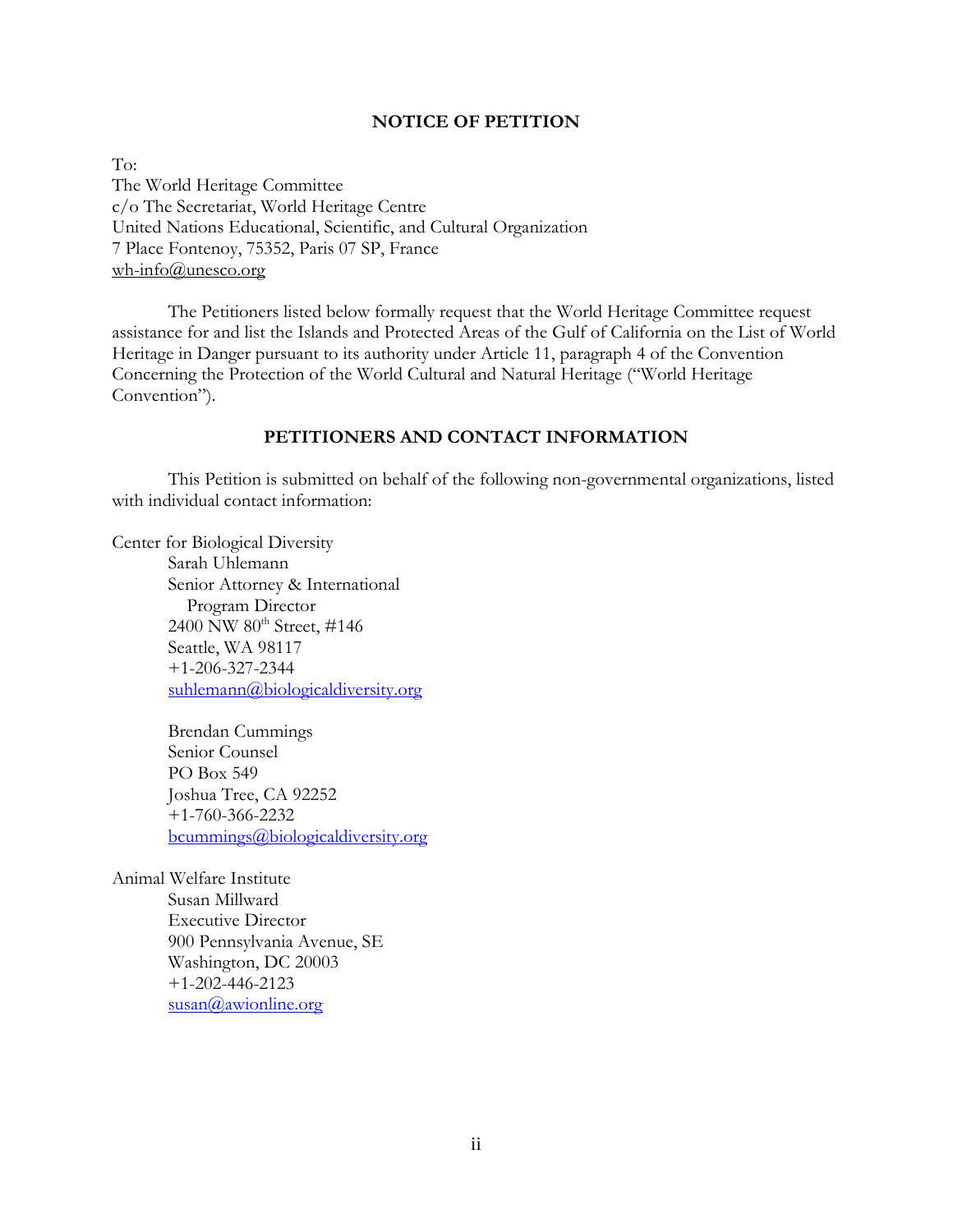# **TABLE OF CONTENTS**

| Ι. |  |    |                |                                                                                         |  |  |
|----|--|----|----------------|-----------------------------------------------------------------------------------------|--|--|
|    |  |    |                |                                                                                         |  |  |
|    |  |    |                |                                                                                         |  |  |
|    |  |    |                |                                                                                         |  |  |
|    |  |    |                |                                                                                         |  |  |
|    |  |    |                | A. The Islands and Protected Areas of the Gulf of California World Heritage Property  6 |  |  |
|    |  |    |                |                                                                                         |  |  |
|    |  | 1. |                |                                                                                         |  |  |
|    |  | 2. |                |                                                                                         |  |  |
|    |  |    | a.             |                                                                                         |  |  |
|    |  |    |                |                                                                                         |  |  |
|    |  |    | $\mathbf{C}$ . |                                                                                         |  |  |
|    |  | 3. |                | Management of Vaquita and Totoaba in the Islands and Protected Areas of the             |  |  |
|    |  |    |                | Mexico's Past Efforts to Protect the Vaquita and End Totoaba Fishing  12                |  |  |
|    |  |    |                | b. Mexico's 2015 Vaquita Protection Regulations and Enforcement Actions 15              |  |  |
|    |  |    |                | III. Request to List Mexico's Islands and Protected Areas of the Gulf of California     |  |  |
|    |  |    |                |                                                                                         |  |  |
|    |  |    |                | B. The World Heritage Property and Two of Its OUV Species, the Vaquita and the          |  |  |
|    |  | 1. |                | The Vaquita and the Totoaba Face "Serious Danger" in the Form of                        |  |  |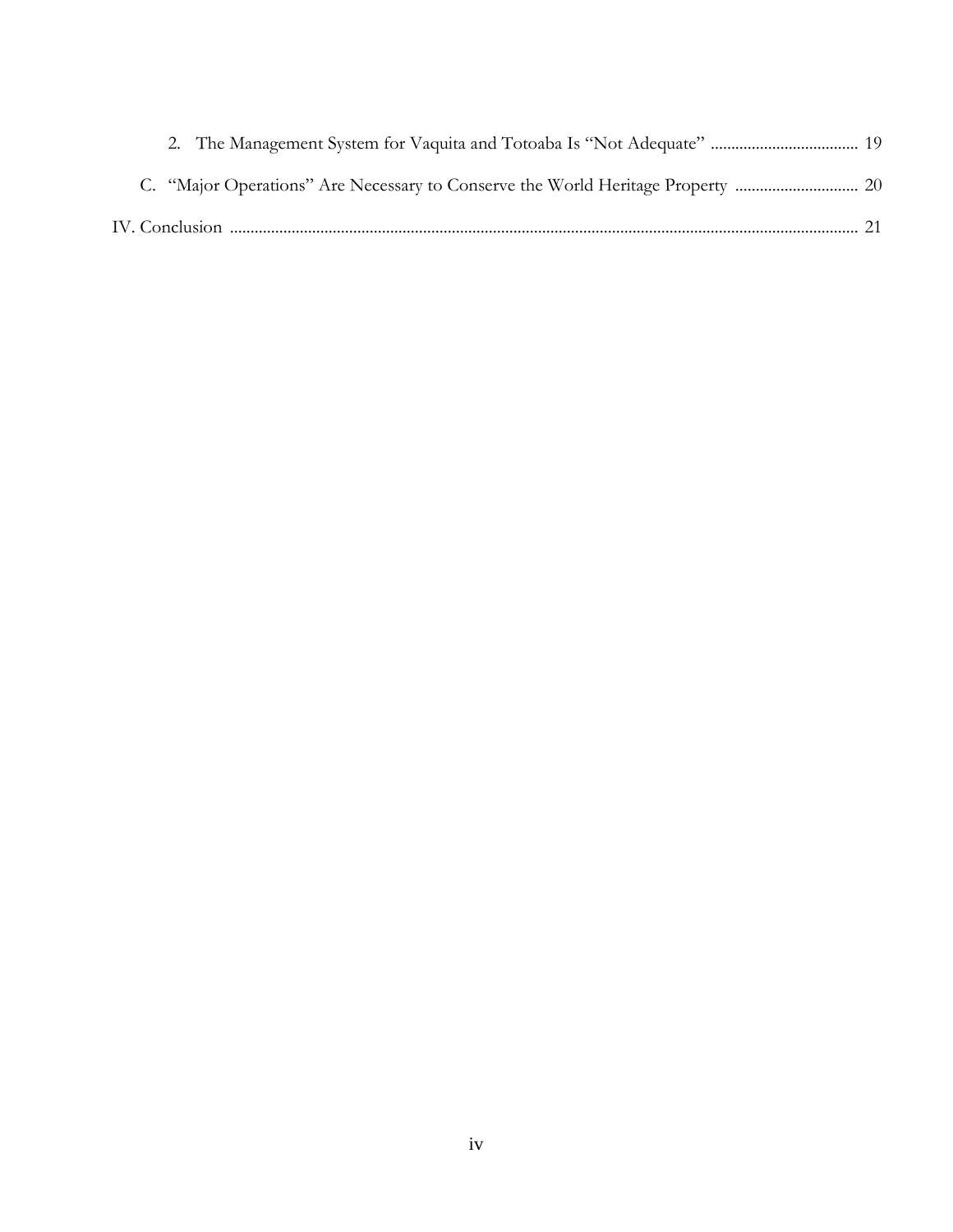#### **EXECUTIVE SUMMARY**

Pursuant to the World Heritage Convention, the Islands and Protected Areas of the Gulf of California located in northwestern Mexico was inscribed on the World Heritage List in 2005 to protect the area's "extraordinary" "diversity of terrestrial and marine life."<sup>[1](#page-4-0)</sup> The World Heritage Committee identified two endangered species in particular that were part of the property's "Outstanding Universal Value" ("OUV") – the critically endangered vaquita, which is a small porpoise endemic only to the upper Gulf of California, and the critically endangered totoaba, a large marine fish also restricted to the region.<sup>[2](#page-4-1)</sup>

Both the vaquita and the totoaba face the same urgent and growing threat: rampant gillnet fishing within and just outside the Islands and Protected Areas of the Gulf of California World Heritage property. In fact, in July of 2014, scientists announced that *only 97 individual vaquita remain*, down from 200 individuals in 2012. [3](#page-4-2) The primary threat to the vaquita's existence is bycatch, or entanglement, in gillnet fishing gear. This includes gillnets set for shrimp and finfish in the Gulf and also illegal gillnets set to catch endangered totoaba. [4](#page-4-3) Scientists predict that the vaquita will be extinct, "possibly by 2018" if fishery bycatch "is not eliminated immediately."<sup>[5](#page-4-4)</sup>

The totoaba is also critically endangered and is facing a resurgent and growing demand for its swim bladder. Totoaba swim bladders are used in China to make a soup that is considered a delicacy and is believed to boost fertility and improve skin.<sup>[6](#page-4-5)</sup> In 2014, totoaba swim bladders reportedly sold for up to \$14,000 USD each, and Mexican drug cartels have been implicated in the increasingly lucrative trade. This demand for swim bladders has triggered a "large increase in illegal fishing pressure" on the totoaba.<sup>[7](#page-4-6)</sup>

Under the World Heritage Convention, the World Heritage Committee may list a World Heritage property as "in Danger" if it is "threatened by serious and specific dangers."<sup>[8](#page-4-7)</sup> These threats may include "[a] serious decline in the population of the endangered species . . . of Outstanding Universal Value [OUV] for which the property was legally established to protect."<sup>[9](#page-4-8)</sup> As detailed in this Petition, the Islands and Protected Areas of the Gulf of California property and its OUV, including the property's vaquita and totoaba populations, now face serious and specific dangers, as both species are threatened with extinction if gillnet fishing inside and adjacent to the World

<span id="page-4-0"></span><sup>1</sup> Convention Concerning the Protection of the World Cultural and Natural Heritage, Nov. 23, 1972, 27 U.S.T. 37, T.I.A.S. No. 8226 ("World Heritage Convention"); WHC-05/29.COM/22, Paris, 9 Sept. 2005, at 117.

<span id="page-4-1"></span><sup>2</sup> WHC-13/37.COM/8E, Paris, 17 May 2013, at 49 (Draft Statement of Outstanding Universal Value); Decision 37 COM 8E, WHC-13/37.COM/20 Paris, 5 July 2013 (adopting Draft OUV).

<span id="page-4-2"></span><sup>3</sup> CIRVA (International Committee for the Recovery of the Vaquita). 2014. *Report of the Fifth Meeting of the International Committee for the Recovery of the Vaquita*. Ensenada, Baja California, México, 8-10 July 2014, Unpublished Report, 38pp., at 2.

<span id="page-4-3"></span><sup>4</sup> *Id.*

<span id="page-4-4"></span><sup>5</sup> *Id.*

<span id="page-4-5"></span><sup>6</sup> *See id.* at 5.

<span id="page-4-6"></span><sup>7</sup> *Id.* at 15.

<span id="page-4-7"></span><sup>8</sup> World Heritage Convention, at Art. 11(4).

<span id="page-4-8"></span><sup>9</sup> UNESCO World Heritage Committee, *Operational Guidelines for the Implementation of the World Heritage Convention*, WHC 13/01 (July 2013) ("WHC Operational Guidelines"), at IV(B)(180)(a).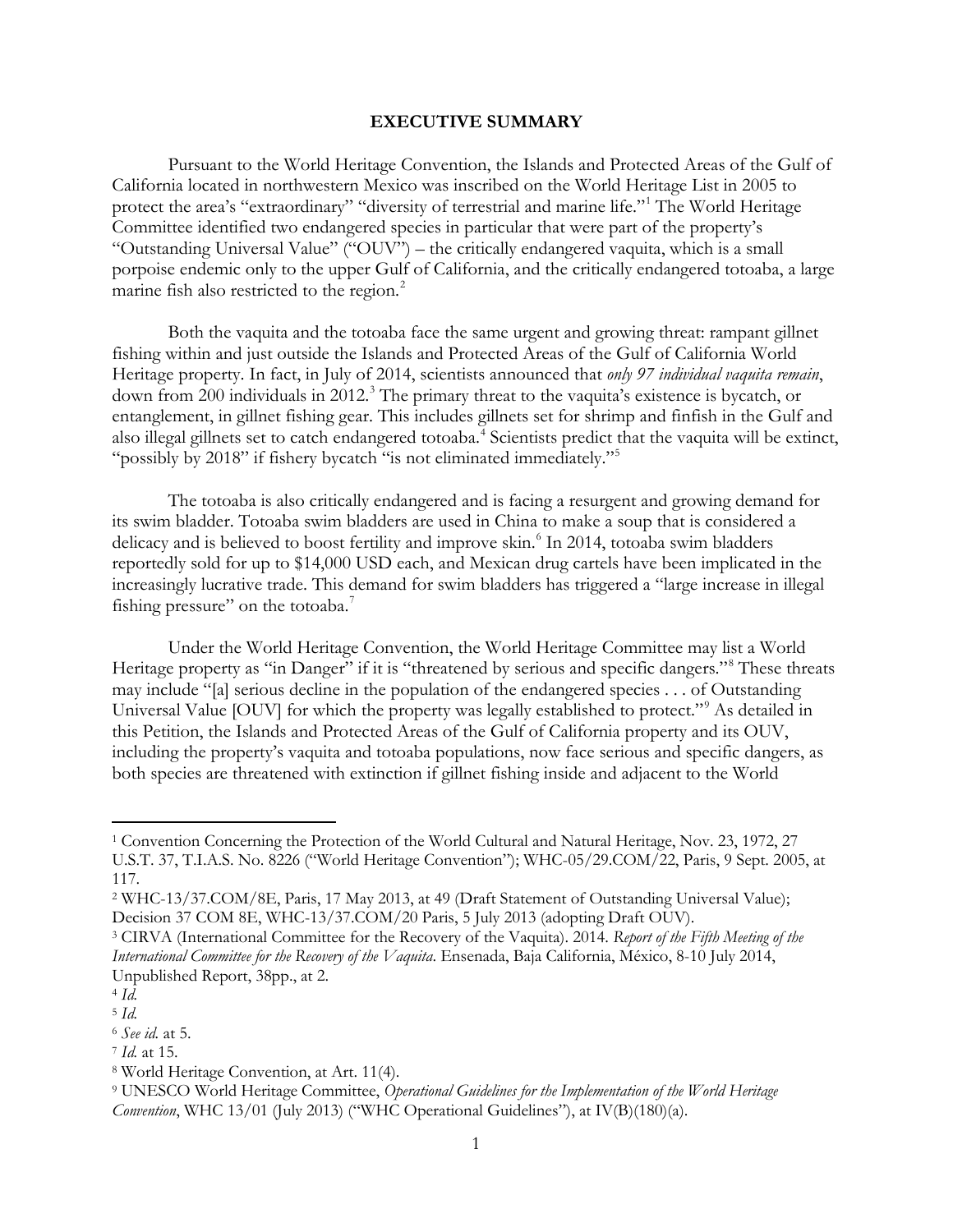Heritage property's boundaries continues. While Mexico has begun implementing new measures to protect the vaquita and reduce totoaba poaching, serious threats remain.

Accordingly, and as detailed below, Petitioners formally request that the World Heritage Committee list the Islands and Protected Areas of the Gulf of California property as "World Heritage in Danger" pursuant to Article 11 of the World Heritage Convention and request assistance to remedy the threats to this World Heritage property. Listing the property as "in Danger" would bring worldwide attention to the plight of the vaquita and the totoaba, as well as the degraded integrity of the Islands and Protected Areas of the Gulf of California property. Additionally, an "in Danger" listing could stimulate critical funding and other assistance for Mexico, both through the World Heritage Convention and from third parties, as Mexico works to protect the area and its incredibly valuable but increasingly threatened wildlife.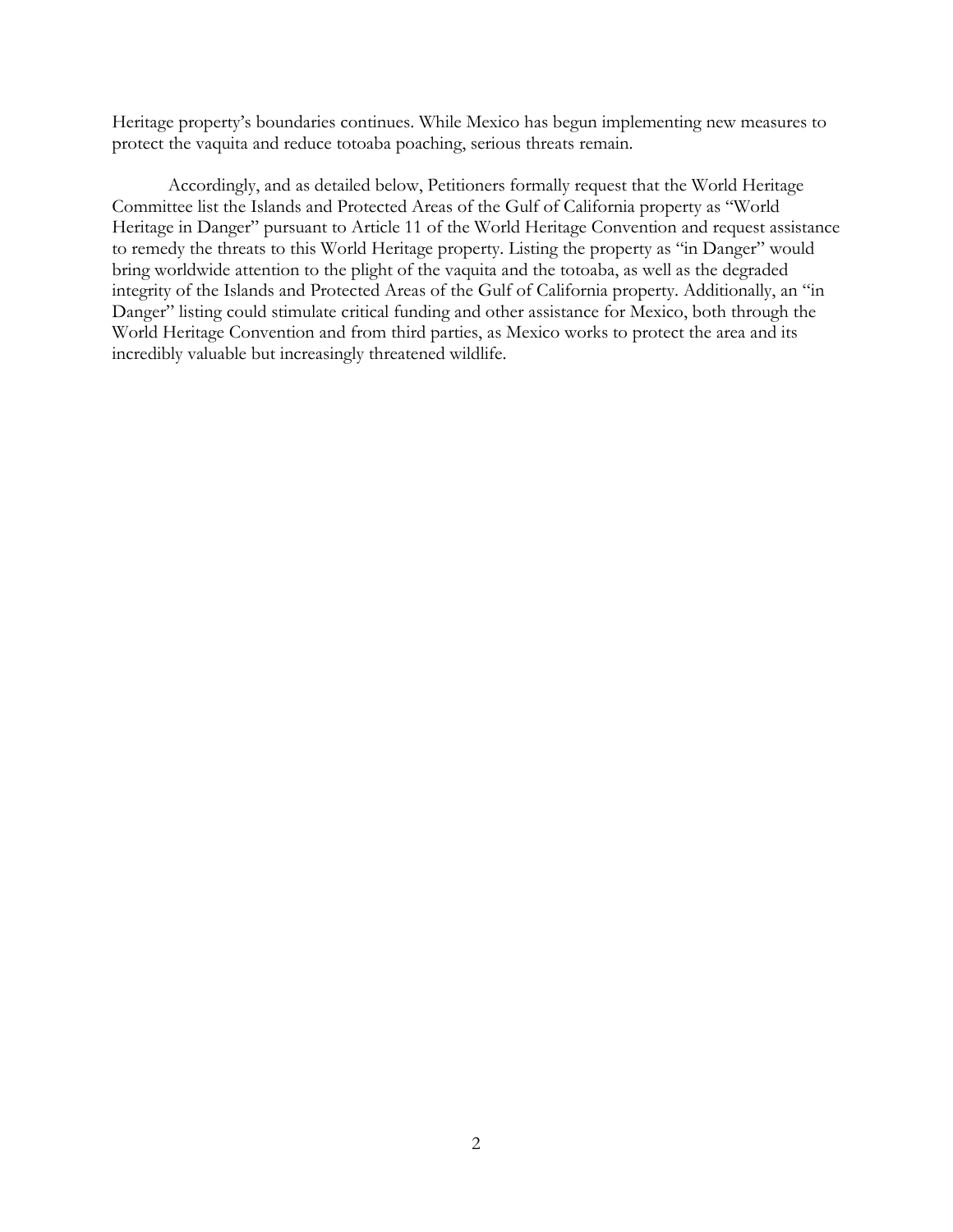## **PETITION**

#### **I. LEGAL BACKGROUND**

#### **A. The World Heritage Convention**

The Convention for the Protection of the World Cultural and Natural Heritage ("the World Heritage Convention"), signed in 1972, is the primary legal instrument for preserving the world's most important and irreplaceable natural and historic sites. The Convention recognizes that natural and cultural heritage "are increasingly threatened with destruction" and this "deterioration . . . constitutes a harmful impoverishment of the heritage of all the nations of the world."[10](#page-6-0) Accordingly, the Convention establishes a system whereby "the international community as a whole . . . participate[s]" in the "collective protection of the cultural and natural heritage of outstanding universal value."<sup>[11](#page-6-1)</sup> There are currently 191 Parties to the World Heritage Convention, including Mexico.

The Convention protects both cultural and natural heritage. "[N]atural heritage" includes: (1) "precisely delineated areas which constitute the habitat of threatened species of animals and plants of outstanding universal value from the point of view of science or conservation," (2) "physical and biological formations . . . which are of outstanding universal value," and (3) "natural sites . . . of outstanding universal value from the point of view of sciences, conservation or natural beauty."[12](#page-6-2)

To implement the treaty, the Convention establishes the Intergovernmental Committee for the Protection of the Cultural and Natural Heritage of Outstanding Universal Value, referred to as "the World Heritage Committee."[13](#page-6-3) The Committee is composed of 21 State Parties, or members, who typically serve six year terms.<sup>[14](#page-6-4)</sup>

Based on Parties' submissions of properties within their jurisdiction that constitute natural or cultural heritage, the Committee establishes a "World Heritage List."[15](#page-6-5) Listed properties must have "outstanding universal value" ("OUV"), which means "cultural and/or natural significance which is so exceptional as to transcend national boundaries and to be of common importance for present and future generations of all humanity."[16](#page-6-6) At the time of listing, the Committee must adopt a Statement of Outstanding Universal Value, "which will be the key reference for the future effective protection and management of the property."<sup>[17](#page-6-7)</sup>

<span id="page-6-0"></span><sup>10</sup> World Heritage Convention, at Preamble.

<span id="page-6-1"></span><sup>11</sup> *Id.*; WHC Operational Guidelines, at I(B)(4).

<span id="page-6-2"></span><sup>12</sup> World Heritage Convention, at Art. 2.

<span id="page-6-3"></span><sup>13</sup> *Id.* at Art. 8.

<span id="page-6-4"></span><sup>14</sup> WHC *Operational Guidelines*, at I(E)(19), (21).

<span id="page-6-5"></span><sup>15</sup> World Heritage Convention, at Art. 3; 11(1), (2).

<span id="page-6-6"></span><sup>16</sup> *Id.* at Art. 11(2); WHC *Operational Guidelines*, at II(A)(49); II(D)(77) (listing criteria for OUV, including properties that "contain the most important and significant natural habitats for in-situ conservation of biological diversity, including those containing threatened species of Outstanding Universal Value from the point of view of science or conservation," "contain superlative natural phenomena or areas of exceptional natural beauty and aesthetic importance," and are "outstanding examples representing significant on-going ecological and biological processes").

<span id="page-6-7"></span><sup>17</sup> WHC *Operational Guidelines*, at II(A)(51).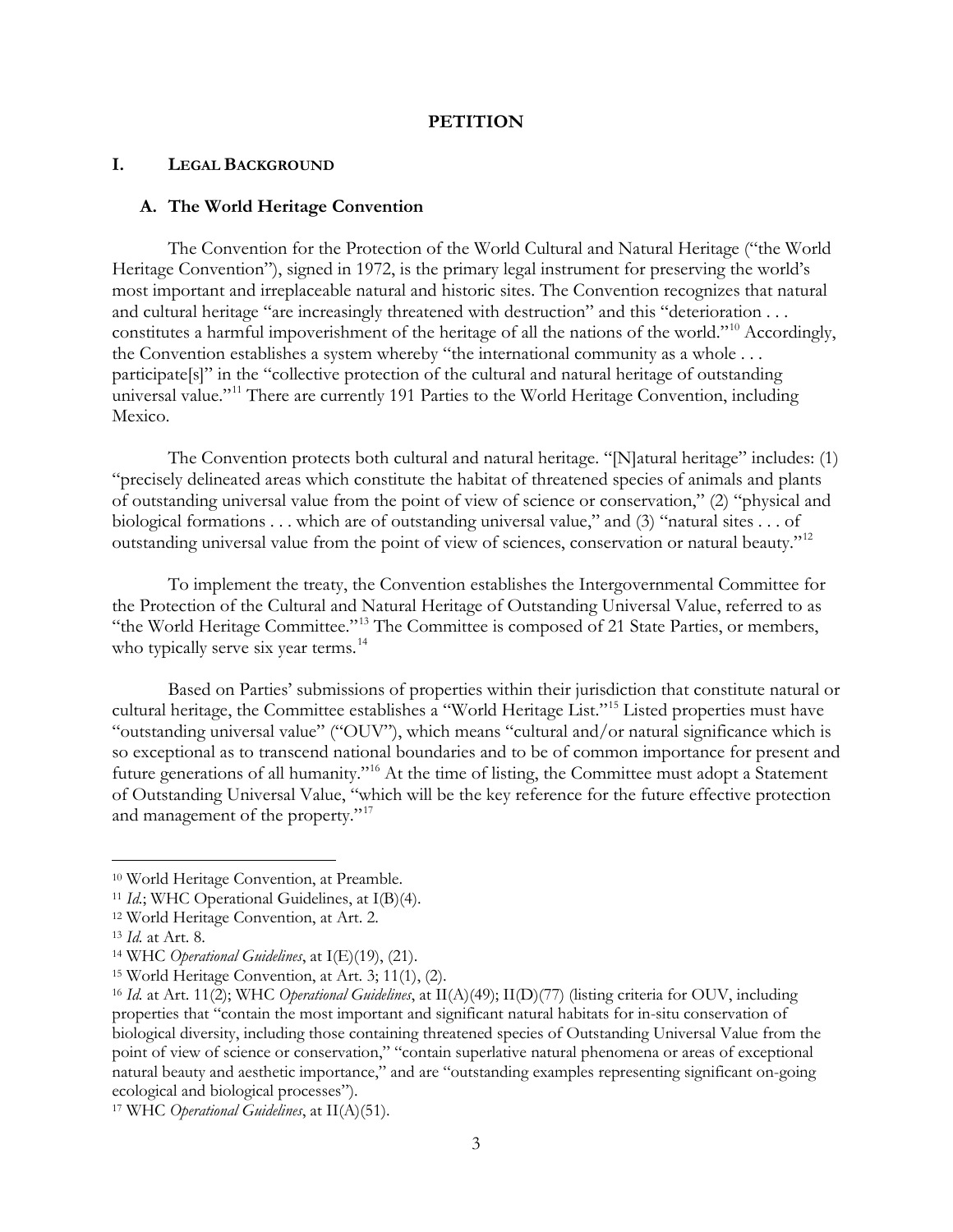Once listed, Parties may request international assistance through the World Heritage Convention to conserve a property and its OUV, including through financial and research assistance, equipment, training, and provision of experts and skilled labor.<sup>[18](#page-7-0)</sup> Under the Convention, Parties commit to protect and manage World Heritage properties to "ensure that their Outstanding Universal Value . . . are sustained or enhanced over time."<sup>[19](#page-7-1)</sup> Specifically, "each State Party . . . shall endeavor, in so far as possible, . . . to take the appropriate legal, scientific, technical, administration and financial measures necessary for the . . . protection, conservation . . . and rehabilitation of [its] heritage" and to develop "operating methods [to] make the State capable of counteracting the dangers that threaten" its heritage.<sup>[20](#page-7-2)</sup> This includes adopting "[legislative and regulatory measures" and "assur[ing] the full and effective implementation of such measures."[21](#page-7-3) Further, *all* Parties to the Convention "undertake . . . to give their help" in protecting and conserving other nations' heritage.<sup>[22](#page-7-4)</sup>

## **B. The List of World Heritage "in Danger"**

In addition to assisting in the protection of World Heritage properties, the World Heritage Committee "shall establish . . . [a] 'list of World Heritage in Danger."<sup>[23](#page-7-5)</sup> The list includes properties for "which major operations are necessary" for the property's conservation "and for which assistance has been requested under this Convention."<sup>[24](#page-7-6)</sup> These properties must be "threatened by serious and specific dangers," including but not limited to "disappearance caused by accelerated deterioration" or "destruction caused by changes in the use  $\ldots$  of the [property]."<sup>[25](#page-7-7)</sup> If a property deteriorates "to the point where it has irretrievably lost those characteristics which determined its inscription on the List," the property may be deleted.<sup>[26](#page-7-8)</sup>

The World Heritage Committee's Operational Guidelines for the Implementation of the World Heritage Convention provide further guidance. For natural properties, a property may be listed as "in Danger" if:

- (a) The property faces an "Ascertained Danger," meaning it "is faced with specific and proven imminent danger, such as:
	- (i) A serious decline in the population of the endangered species or the other species of OUV for which the property was legally established to protect, either by natural factors such as disease or by man-made factors such as poaching;
	- (ii) Severe deterioration of the natural beauty or scientific value of the property…;" or

<span id="page-7-0"></span><sup>18</sup> World Heritage Convention, at Art. 13.

<span id="page-7-1"></span><sup>19</sup> WHC *Operational Guidelines*, at II(F)(96); World Heritage Convention, at Art. 4 (each Party has a duty to ensure "protection, conservation, . . . and transmission to future generations of" the heritage in its territory). <sup>20</sup> World Heritage Convention, at Art. 5(d), (c).

<span id="page-7-3"></span><span id="page-7-2"></span><sup>21</sup> WHC *Operational Guidelines*, at II(F)(98).

<span id="page-7-4"></span><sup>22</sup> World Heritage Convention, at Art. 6(2).

<span id="page-7-5"></span><sup>23</sup> *Id.* at Art. 11(4).

<span id="page-7-6"></span><sup>24</sup> *Id.* Under the World Heritage Committee's Operational Guidelines, the request for assistance may be made "by any Committee member or the Secretariat." WHC *Operational Guidelines*, at IV(B)(177)(d).

<span id="page-7-7"></span><sup>25</sup> World Heritage Convention, at Art. 11(4).

<span id="page-7-8"></span><sup>26</sup> WHC *Operational Guidelines*, at IV(A)(176)(d); IV(C).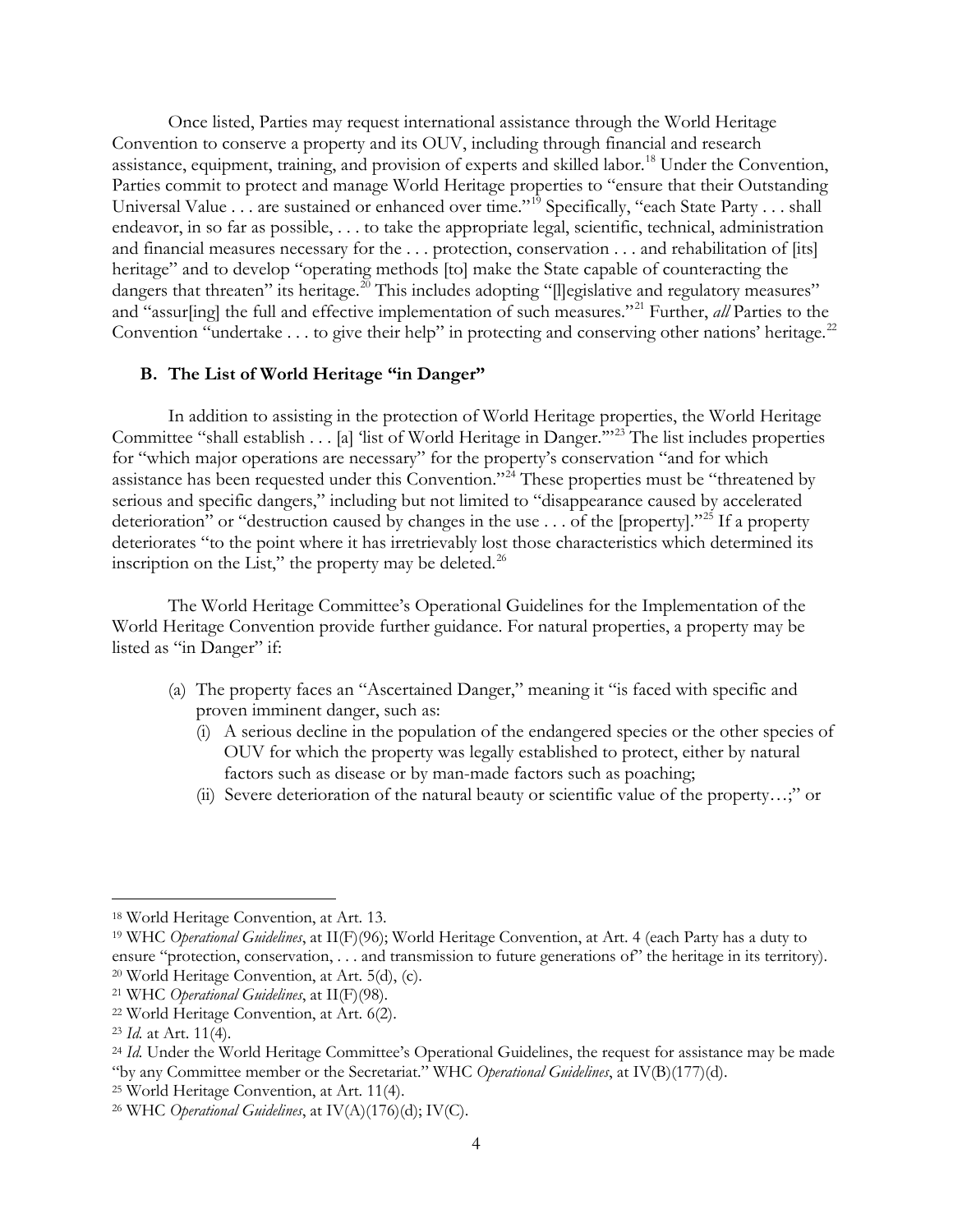- (b) The property faces a "Potential Danger," meaning it "is faced with major threats which could have deleterious effects on its inherent characteristics. Such threats are, for example: . . .
	- (iv) the management plan or management system [protecting the property and its OUV] is lacking or inadequate, or not fully implemented."<sup>[27](#page-8-0)</sup>

When considering whether to list a property as "in Danger," the World Heritage Committee "shall request" that its Secretariat "ascertain . . . the present condition of the property" and its threats, and the Committee may send a monitoring mission to evaluate the property.<sup>[28](#page-8-1)</sup> The Committee must then adopt a "programme for corrective measures."[29](#page-8-2) If listed as "in Danger," the Committee "shall allocate a specific, significant portion" of available funds to assist the property.<sup>[30](#page-8-3)</sup>

#### **C. Authority to Submit Petition**

The World Heritage Committee has clear authority to consider and act upon this Petition. Article 13(7) of the World Heritage Convention provides that "[t]he Committee shall co-operate with . . . non-governmental organizations having objectives similar to those of this Convention."<sup>[31](#page-8-4)</sup> Moreover, the same provision provides that "[f]or the implementation of its programmes and projects, the Committee may call on . . . public and private bodies and individuals."[32](#page-8-5) Thus, the Convention specifically supports dialogue between the World Heritage Committee and nongovernmental organizations ("NGOs"). The *travaux preparatoires* lends further credence to this interpretation. A report to the drafters' working group states that the World Heritage Committee "shall have complete freedom to consult public or private organizations or individuals, either in the course of its meetings or apart from them."<sup>[33](#page-8-6)</sup>

Furthermore, in the absence of any language prescribing a specific "in Danger" listing procedure, Paragraph 194 of the Operational Guidelines is illuminating. It articulates a procedure for removing a site from the "in Danger" list based on information received by the Committee. Paragraph 194 reads: "When the Secretariat receives such information from a source other than the State Party concerned, it will as far as possible" consult with the relevant State Party.<sup>[34](#page-8-7)</sup> This suggests that the Committee is to be receptive to information and petitions from NGOs or any other non-State Party. Indeed, the Committee has undoubtedly benefited from the contributions of non-State actors, including the International Union for Conservation of Nature ("IUCN") and the World Commission on Protected Areas, as well as NGOs participating as observers. Given these provisions, Petitioners assert that the Committee is well within its authority to accept this Petition, to give ample consideration to its content, and to act accordingly in response.

<span id="page-8-0"></span><sup>&</sup>lt;sup>27</sup> *Id.* at IV(B)(180)(a), (b).

<span id="page-8-1"></span><sup>28</sup> *Id.* at IV(B)(184).

<span id="page-8-2"></span><sup>29</sup> *Id.* at IV(B)(183).

<span id="page-8-3"></span><sup>30</sup> *Id.* at IV(B)(189).

<span id="page-8-4"></span><sup>31</sup> World Heritage Convention, at Art. 13(7).

<span id="page-8-5"></span><sup>32</sup> *Id.*

<span id="page-8-6"></span><sup>33</sup> Meyer, Robert L. 1976. Travaux préparatoires for the UNESCO World Heritage Commission. EARTH LAW JOURNAL 2.

<span id="page-8-7"></span><sup>34</sup> WHC *Operational Guidelines*, at IV(C)(194).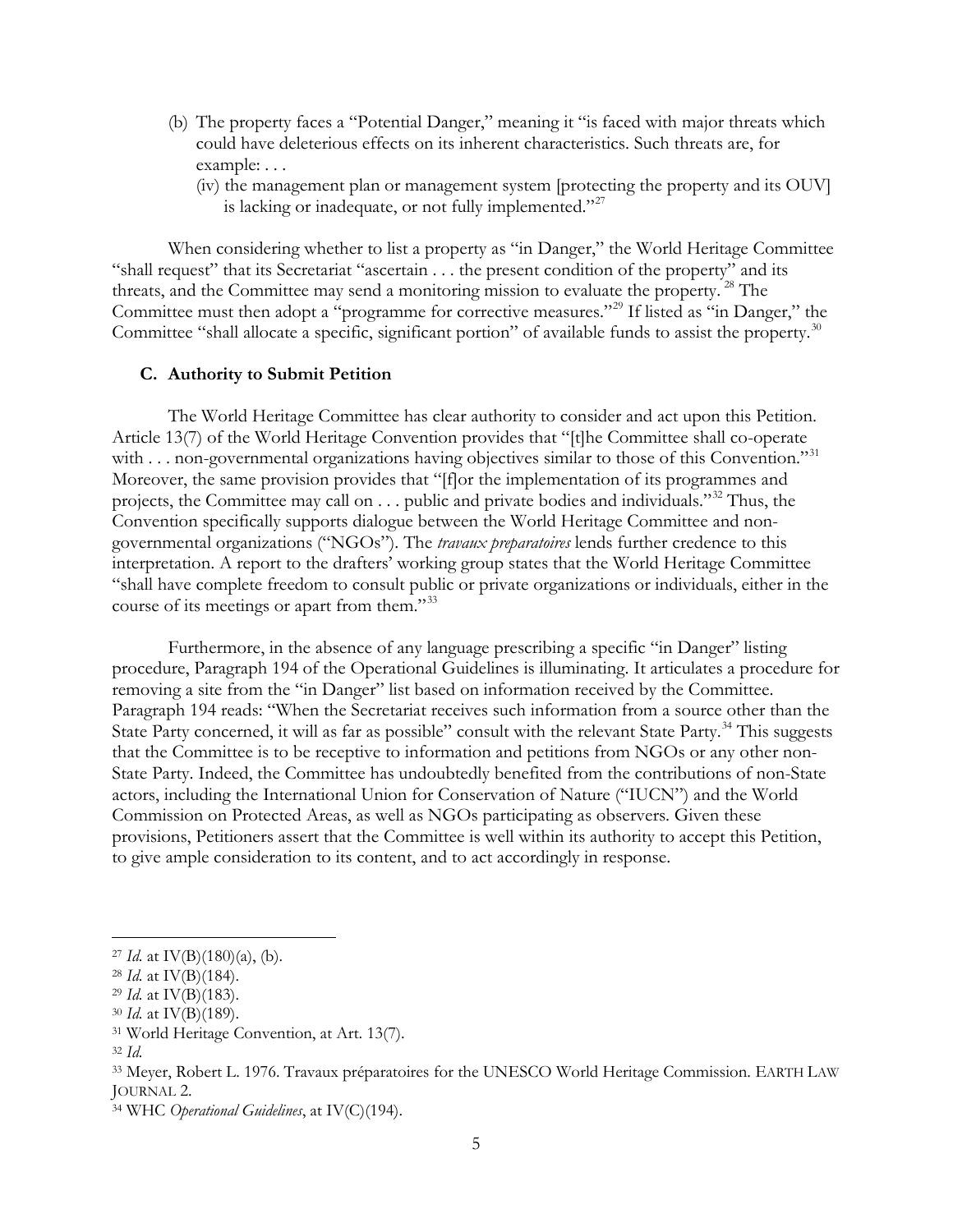# **II. FACTUAL BACKGROUND**

# **A. The Islands and Protected Areas of the Gulf of California World Heritage Property**

In 2004, pursuant to the World Heritage Convention, Mexico nominated the Islands and Protected Areas of the Gulf of California for inscription on the World Heritage List.<sup>[35](#page-9-0)</sup> In 2005, the IUCN evaluated the nomination and recommended inscription, [36](#page-9-1) and, at its September 2005 meeting, the World Heritage Committee officially listed the property.<sup>[37](#page-9-2)</sup>

The Islands and Protected Areas of the Gulf of California World Heritage property encompasses approximately 1.8 million hectares of terrestrial and marine areas in Mexico's Gulf of California.[38](#page-9-3) The property includes 244 islands and islets, as well as coastal areas along a 270 km area stretching from the Colorado River Delta to the tip of the Baja California Peninsula.<sup>[39](#page-9-4)</sup> The property is comprised of nine areas that were already protected under Mexican law at the time of inscription, including the Upper Gulf of California and Colorado River Delta Biosphere Reserve, which was designated in 1993. $40$ 

According to the IUCN's 2005 evaluation of the property, due to the area's unique geological and oceanographic characteristics, the Gulf of California has "immense marine productivity, considered one of the highest in the planet's oceans."[41](#page-9-6) Described by Jacques Cousteau as "the world's aquarium," the Gulf sustains "a wealth of ecosystems and populations of numerous species" of sea birds, algae, fish, and marine mammals, including 31 distinct marine mammal species, representing 39 percent of the world's total marine mammal species.<sup>[42](#page-9-7)</sup> Prominent among these species is the vaquita, which at the time of inscription was considered "one of the world's . . . rarest marine mammals."<sup>[43](#page-9-8)</sup>

Supported by the IUCN's recommendation, the World Heritage Committee inscribed the Islands and Protected Areas of the Gulf of California property on the World Heritage List.<sup>[44](#page-9-9)</sup> While the Committee did not, at the time, adopt a Statement of Outstanding Universal Value for the property, the Committee noted the listing was based on: (1) the property's "unique example" of "bridge islands," "oceanic islands," and "oceanic processes," (2) the property's "striking natural beauty," and (3) importantly, the property's "extraordinary" "diversity of terrestrial and marine life," which is a "high priority for biodiversity conservation."<sup>[45](#page-9-10)</sup>

<span id="page-9-2"></span><sup>37</sup> Decision 29 COM 8B.9, WHC-05/29.COM/22 Paris, 9 Sept. 2005, at 117.

<span id="page-9-0"></span><sup>35</sup> *See* National Commission of Protected Natural Areas, *Serial Nomination Format for The Islands and Protected Areas of the Gulf of California, Mexico* (Apr. 2004)

<span id="page-9-1"></span><sup>36</sup> *See* IUCN, *Islands & Protected Areas of the Gulf of California, Mexico Technical Evaluation* (Apr. 2005).

<span id="page-9-3"></span><sup>38</sup> WHC-13/37.COM/8E, Paris, 17 May 2013, 8E: Draft Adoption of Retrospective Statements of Outstanding Universal Value, at 48.

<span id="page-9-4"></span><sup>39</sup> *Id.*

<span id="page-9-5"></span><sup>40</sup> IUCN, *Gulf of California Evaluation*, at 55.

<span id="page-9-6"></span><sup>41</sup> *Id.* at 56.

<span id="page-9-7"></span><sup>42</sup> *Id*. at 57, 56.

<span id="page-9-8"></span><sup>43</sup> *Id.* at 57.

<span id="page-9-9"></span><sup>44</sup> WHC-05/29.COM/22, Paris, 9 Sept. 2005, at 117.

<span id="page-9-10"></span><sup>&</sup>lt;sup>45</sup> *Id.* (also noting the property "contains 39% of the world's total number of marine mammal[] species").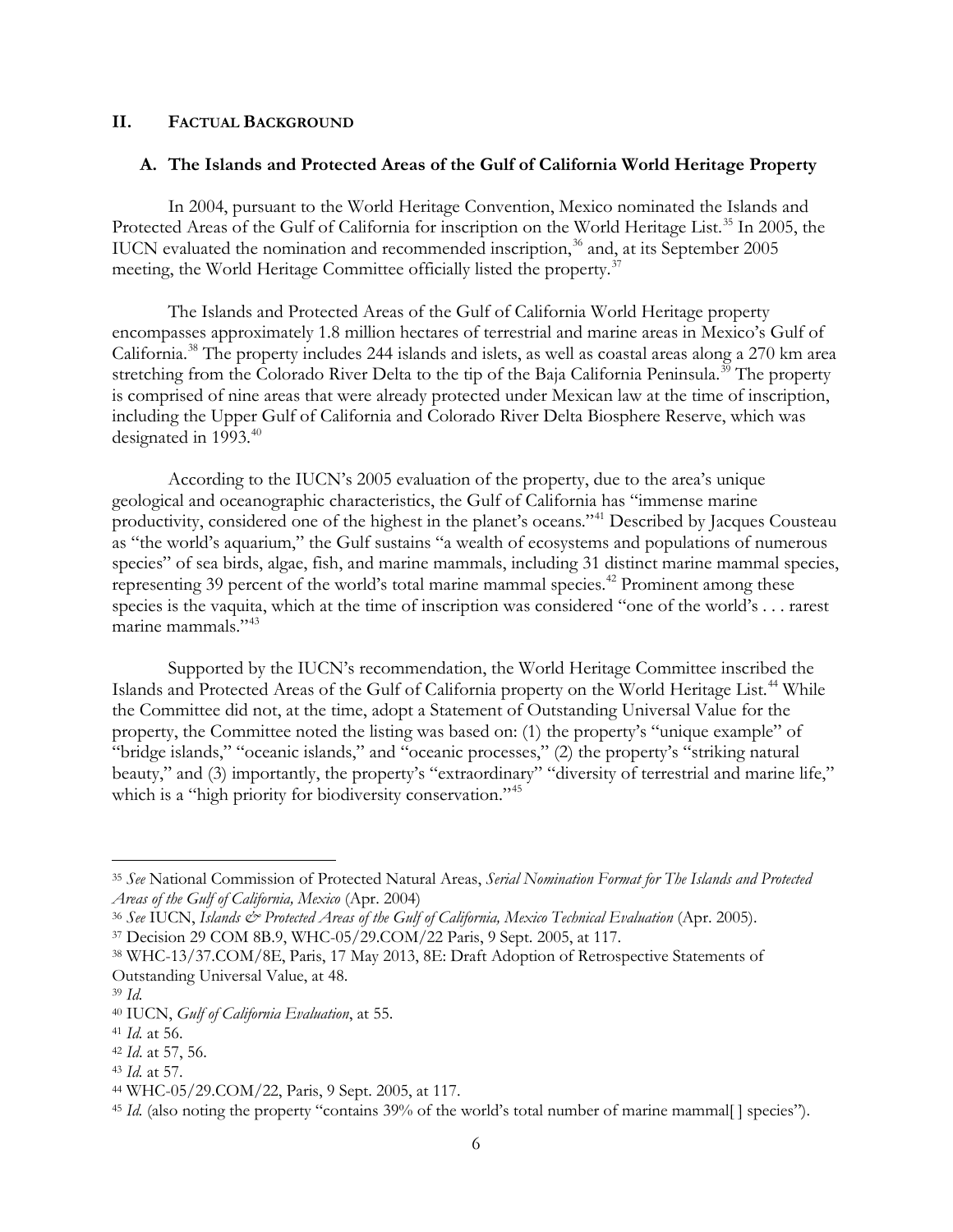In 2013, the World Heritage Committee adopted Retrospective Statements of Outstanding Universal Value for several World Heritage properties, including the Islands and Protected Areas of the Gulf of California. [46](#page-10-0) The Committee found the property meets several OUV criteria, including containing "stunning landscape beauty," unique "oceanic processes" allowing for "phenomenal marine productivity," and a "diversity of terrestrial and marine life" that "is extraordinary and constitutes a global priority for biodiversity conservation."[47](#page-10-1) Particularly, the Committee identified the property's numerous marine mammal species, including "the critically endangered Gulf Porpoise or 'Vaquita,'" as well as numerous fish species, including "the critically endangered . . . Totoaba."[48](#page-10-2)

In assessing the integrity and management of the identified OUVs on the Islands and Protected Areas of the Gulf of California property, the Committee noted that "[t]he biggest, ongoing impact on the marine conservation values stems from artisanal, industrial and sport fishing. Fisheries and shrimp trawling play an important role in the local economy but put ever more pressure on the resources. Management responses are needed to ensure that harvesting levels are adapted to the productivity in the entire Gulf."<sup>[49](#page-10-3)</sup>

# **B. Current Threats to the Islands and Protected Areas of the Gulf of California**

Since the Islands and Protected Areas of the Gulf of California World Heritage property was inscribed in 2005, the property and its outstanding "diversity of . . . marine life" have faced serious decline.<sup>[50](#page-10-4)</sup> New scientific information demonstrates that two of the key endangered OUV species for which the property was listed are now critically threatened by ongoing fishing and historically ineffective management.

Particularly, the vaquita – the world's most endangered cetacean, which is found only in the Gulf of California – had declined to just 97 individuals as of July 2014, with fewer than 25 reproductively mature females, and as of the date of this Petition, has likely declined to fewer than 90 animals. The biggest threat to the vaquita is the use of certain types of fishing gear, as well as illegal fishing for the critically endangered totoaba – a fish species also identified in the property's OUVs that is now in high demand as a delicacy in China. As described below, the vaquita faces total extinction if drastic protective measures are not taken immediately, while the ongoing and illegal totoaba trade threatens the totoaba's continued existence as well.

<span id="page-10-0"></span><sup>46</sup> Decision WHC-13/37.COM/20 Paris, 5 July 2013 (retroactively adopting OUVs for the property); WHC-13/37.COM/8E, Paris, 17 May 2013 (providing draft OUVs for the property, which were adopted in full in Committee Decision WHC-13/37.COM/20).

<span id="page-10-1"></span><sup>47</sup> *Id.* at 48, 49 (finding the Area meets the WHC Operational Guidelines OUV Criterion (vii) for "areas of exceptional beauty," Criterion (ix) for "representing significant on-going ecological and biological processes), and Criterion (x) for "contain[ing] the most important and significant natural habitats for in-situ conservation of biological diversity, including those containing threatened species of [OUV]"); WHC *Operational Guidelines*, at II(D)(77) (listing criteria).

<span id="page-10-2"></span><sup>48</sup> WHC-13/37.COM/8E, Paris, 17 May 2013, at 49.

<span id="page-10-3"></span><sup>49</sup> *Id.* at 50.

<span id="page-10-4"></span><sup>50</sup> *Id.* at 49.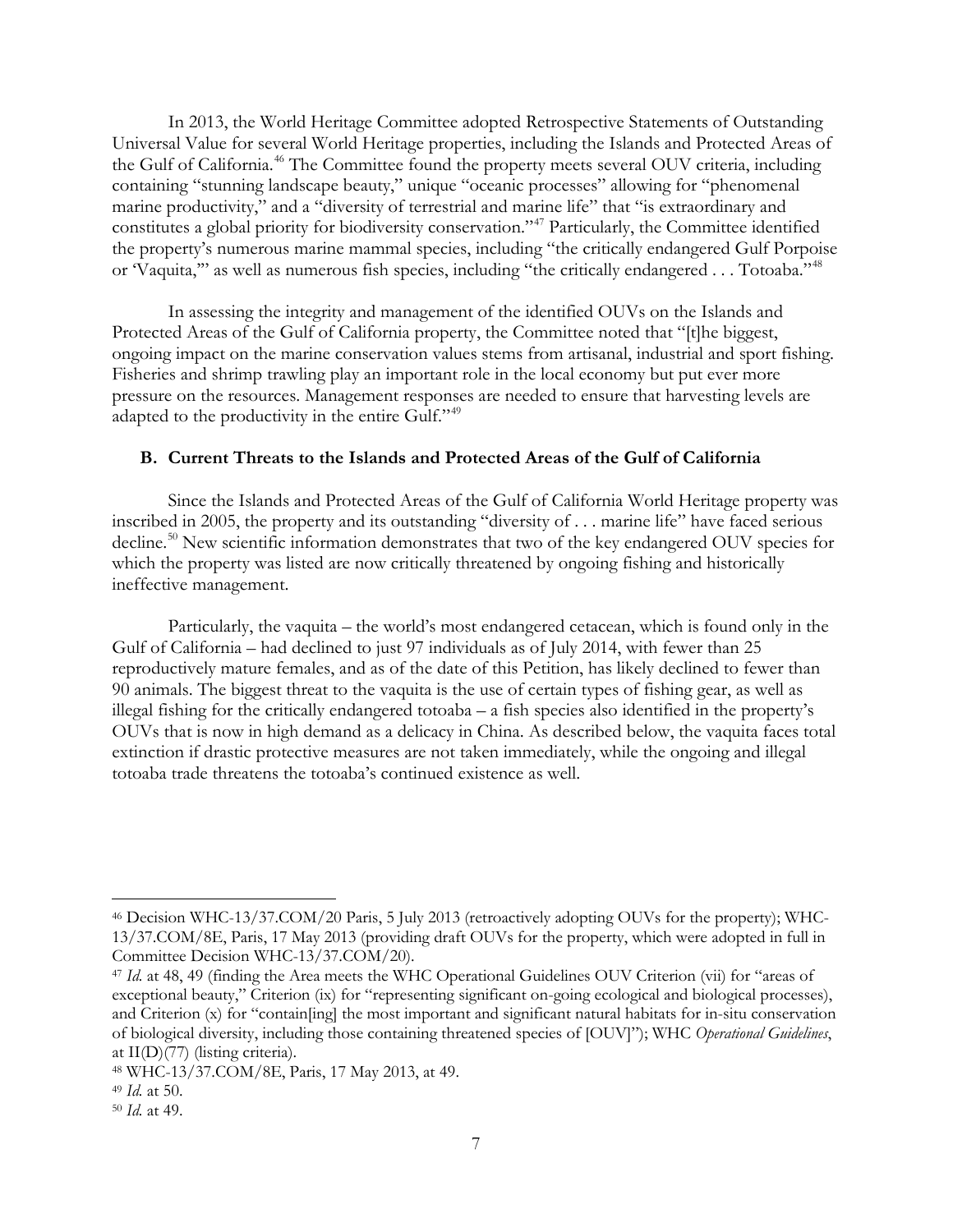#### **1. The Critically Imperiled Vaquita**

In adopting the Retrospective OUVs for the Islands and Protected Areas of the Gulf of California World Heritage property, the World Heritage Committee specifically acknowledged the area's conservation value for protecting the "the critically endangered Gulf Porpoise or 'Vaquita."<sup>[51](#page-11-0)</sup> Sporting conspicuous black patches around its eyes and mouth, the vaquita (*Phocoena sinus*) is the world's smallest cetacean at just five feet  $(1.5 \text{ m})$  in length. The species occurs exclusively in an approximately 4,000 km<sup>2</sup>-area within and just outside the Islands and Protected Areas of the Gulf of California World Heritage property, which is the smallest geographical range of any cetacean.<sup>[52](#page-11-1)</sup>

The vaquita is the world's most endangered cetacean species. It is listed as "critically endangered" by the IUCN and in danger of extinction under Mexican wildlife law.<sup>[53](#page-11-2)</sup> To address the vaquita's continued decline, in 1996, the Mexican government established the Comité Internacional para la Recuperación de la Vaquita ("CIRVA" or the International Committee for the Recovery of the Vaquita), comprised of eminent marine mammal scientists from around the world. Following its most recent meeting in July 2014, CIRVA published an alarming report, finding that, despite over two decades of conservation action, *only 97 individual vaquita remained* – down from 200 in just 2012. [54](#page-11-3) CIRVA estimated the vaquita population was dropping precipitously by  $18.5\%$  per year.<sup>[55](#page-11-4)</sup> Previous estimates of vaquita numbers included 567 animals in the late 1990s and 245 in 2008.<sup>56</sup>

The primary threat to the vaquita is unintentional entanglement or "bycatch" in gillnet fishing gear. Scientists have long-recognized that gillnet fishing in the northern Gulf, including gillnets set to catch shrimp, sharks, and other finfish, poses a threat to vaquita from bycatch.<sup>[57](#page-11-6)</sup> As early as 1999, CIRVA specifically recommended that "gillnets and large industrial shrimp trawlers" be banned throughout the vaquita's range.<sup>[58](#page-11-7)</sup> At each subsequent CIRVA meeting in 2004, 2012, and 2014, the group reiterated the threat caused by shrimp and finfish gillnet gear and again recommended a complete closure of gillnet fishing to protect the vaquita.<sup>[59](#page-11-8)</sup>

<span id="page-11-0"></span><sup>51</sup> *Id.*

<span id="page-11-1"></span><sup>52</sup> Rojas-Bracho, L., Reeves, R.R., & Jaramillo-Legorreta, A. 2006. Conservation of the vaquita *Phocoena sinus*. MAMMAL REV. 36:179-216.

<span id="page-11-2"></span><sup>53</sup> Rojas-Bracho, L., Reeves, R.R., Jaramillo-Legorreta, A. & Taylor, B.L. 2008. *Phocoena sinus*. The IUCN Red List of Threatened Species. Version 2014.2. <<u>www.iucnredlist.org</u>>; NOM-059-ECOL, D.O.F. 16 de Mayo 1994.

<span id="page-11-3"></span><sup>54</sup> CIRVA (2014), at 9.

<span id="page-11-4"></span><sup>55</sup> *Id.* at 2, 8.

<span id="page-11-5"></span><sup>56</sup> Jaramillo-Legorreta, A.M., Rojas-Bracho, L., Gerrodette, T., 1999. A new abundance estimate for vaquitas: first step for recovery. MARINE MAMMAL SCIENCE 15, 957–973.

<span id="page-11-6"></span><sup>57</sup> CIRVA (2014) at 2, 8.; *see also* Rojas-Bracho, L. & R.R. Reeves. 2013. Vaquitas and Gillnets: Mexico's ultimate cetacean conservation challenge. ENDANG. SPECIES RES. 21:77-87 (2013). DOI: 10.3354/esr00501; Barlow, J., L. Rojas-Bracho, C. Muñoz-Piña, & S. Mesnick. 2010. Conservation of the vaquita (*Phocoena sinus*) in the northern Gulf of California, Mexico. In: R.Q. Grafton, et al. (eds.), Handbook of marine fisheries conservation and management, pp. 205-214. Oxford University Press, New York; Rojas-Bracho et al. (2008). <sup>58</sup> *See Report of the Second Meeting of the International Committee for the Recovery of the Vaquita (CIRVA)*, Ensenada, Baja California, México, 7–11 February 1999, at 2-17.

<span id="page-11-8"></span><span id="page-11-7"></span><sup>59</sup> *Report of the Third Meeting of the International Committee for the Recovery of the Vaquita (CIRVA)*, Ensenada, Baja California, México 18–24 January 2004; *Report of the Fourth Meeting of the International Committee for the Recovery of the Vaquita (CIRVA)*, Ensenada, Baja California, México February 20–23, 2012; CIRVA (2014).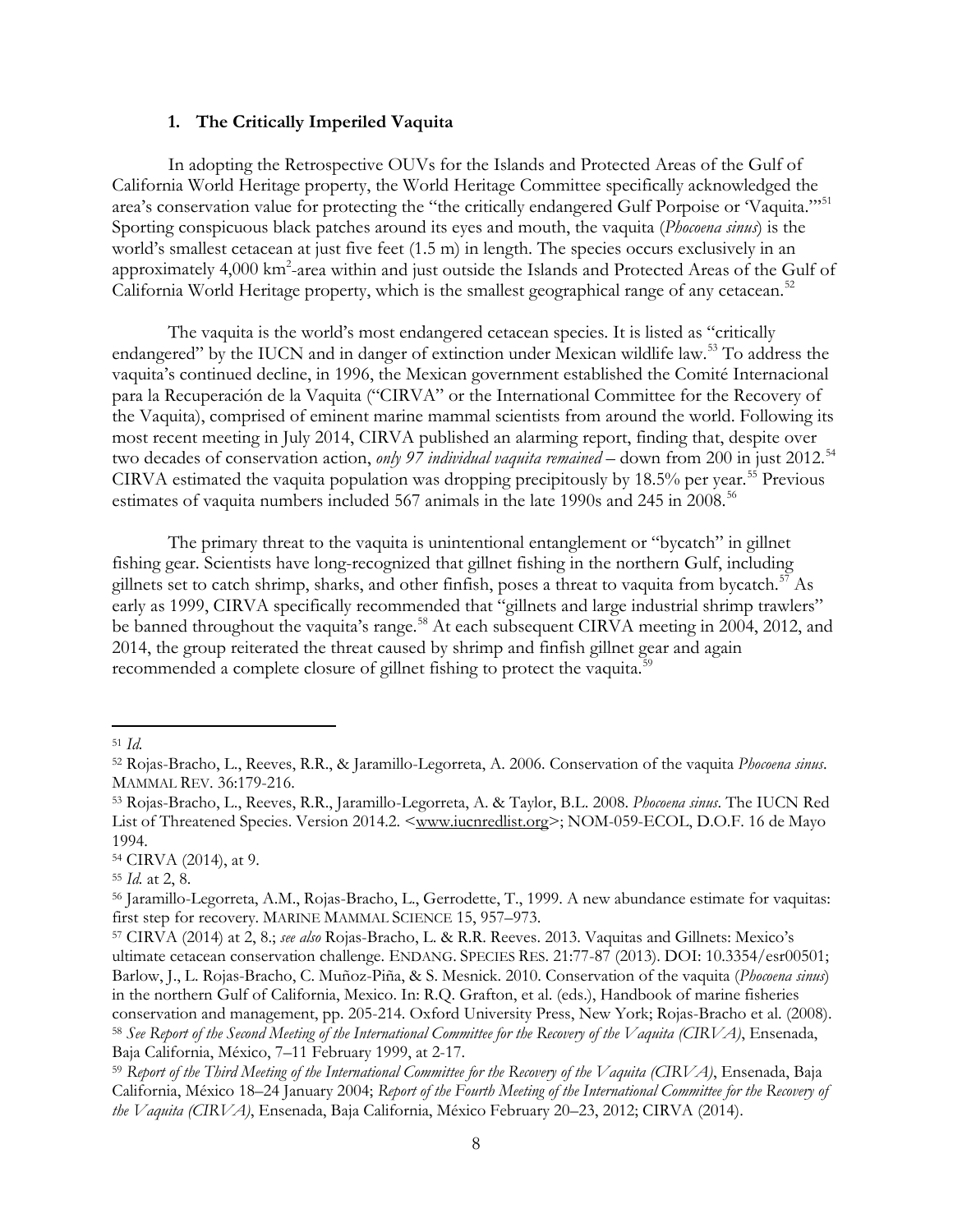Following its 2014 meeting, CIRVA recognized that, in addition to shrimp and finfish gillnet fishing, "[t]he recent increase in the rate of decline" in vaquita also can be attributed "to increased illegal gillnet fishing for totoaba," an endangered fish that shares the vaquita's habitat. [60](#page-12-0) As detailed further below, Mexican authorities have documented a recent resurgence in totoaba fishing and trade, driven by Chinese demand for the fish's swim bladder. CIRVA warned that the vaquita is now "in imminent danger of extinction" and that it "*will be extinct, possibly by 2018*" if vaquita bycatch in both the shrimp and finfish gillnet fisheries and the illegal totoaba fishery "is not eliminated immediately."<sup>[61](#page-12-1)</sup>

## **2. The Endangered Totoaba**

In adopting the Retrospective OUVs for the Islands and Protected Areas of the Gulf of California World Heritage property, the World Heritage Committee specifically acknowledged the property's conservation value for protecting the "the critically endangered . . . Totoaba."<sup>[62](#page-12-2)</sup> The totoaba or Mexican seabass (*Totoaba macdonaldi*) is a large, schooling marine fish in the drum or croaker family that is found exclusively in the Upper Gulf of California, in a range that overlaps with the vaquita.<sup>[63](#page-12-3)</sup> The fish can grow up to 6 feet  $(2 \text{ m})$  in length and weigh 220 lbs  $(100 \text{ kg})$ . Individual totoaba can live up to 25 years and do not reach sexual maturity until they are six or seven years old.[64](#page-12-4) Like other K-selected species, these characteristics contribute to the population's slow growth and variability in recruitment and make the totoaba highly susceptible to decline even if subjected to only moderate fishing pressure. [65](#page-12-5)

As detailed below, in addition to the totoaba's discrete distribution and degraded spawning and nursery areas, the totoaba has long been considered endangered due to past over-exploitation, the high mortality of juvenile fish in shrimp trawl nets, and the increasing threat from illegal fishing for its swim-bladder.<sup>[66](#page-12-6)</sup> The totoaba is currently listed as "critically endangered" by the IUCN and in danger of extinction under Mexican wildlife law.<sup>[67](#page-12-7)</sup>

<span id="page-12-0"></span><sup>60</sup> CIRVA (2014), at 3, 10.

<span id="page-12-1"></span><sup>61</sup> *Id.* at 2.

<span id="page-12-2"></span><sup>62</sup> WHC-13/37.COM/8E, Paris, 17 May 2013, at 49.

<span id="page-12-3"></span><sup>63</sup> Cisneros-Mata, M.A., G. Montemayor-López, & M.J. Román-Rodríguez. 1995. Life history and conservation of *Totoaba macdonaldi*, CONSERV. BIOL. 9(4):806-814.

<span id="page-12-4"></span><sup>64</sup> *Id.*

<span id="page-12-5"></span><sup>65</sup> Márquez-Farías, F. & F.J. Rosales-Juárez. 2013. Intrinsic rebound potential of the endangered (*Totoaba macdonaldi*) population, endemic to the Gulf of California. FISHERIES RESEARCH 147, 150-153; Musick, J.A. 1999. Ecology and conservation of long-lived marine animals. Management of long-lived marine resources: a comparison of feedback-control management procedures. In: Musick, J.A. (Ed.), Life in the Slow Lane: Ecology and Conservation of Long-lived Marine Animals. American Fisheries Society Symposium 23. Bethesda, Maryland, pp. 1–10; Punt, A.E. & A.D.M. Smith. 1999. Management of long-lived marine resources: a comparison of feedback-control management procedures. In: Musick, J.A.(Ed.), Life in the Slow Lane: Ecology and Conservation of Long-lived Marine Animals. American Fisheries Society Symposium 23. Bethesda, Maryland, pp. 243–265.

<span id="page-12-6"></span><sup>66</sup> Cisneros-Mata, et al. (1995); Márquez-Farías, et al. (2013); Rosales-Juárez, F.J., E. Ramírez-González. 1987. Estado actual sobre el conocimientode la Totoaba (Cynoscion macdonaldi Gilbert 1980). Secretaría de Pesca, México,D.F, 42 p.; Cisneros-Mata, M.A., L.W. Botsford, J.F. Quinn. 1997. Projecting viability of

Totoabamacdonaldi, a population with unknown age-dependent variability. ECOL. APPL. 7, 968–980.

<span id="page-12-7"></span><sup>67</sup> Findley, L. 2010. *Totoaba macdonaldi*. The IUCN Red List of Threatened Species. Version 2014.2.

[<sup>&</sup>lt;www.iucnredlist.org>](http://www.iucnredlist.org/); NOM-059-ECOL, D.O.F. 16 de Mayo 1994.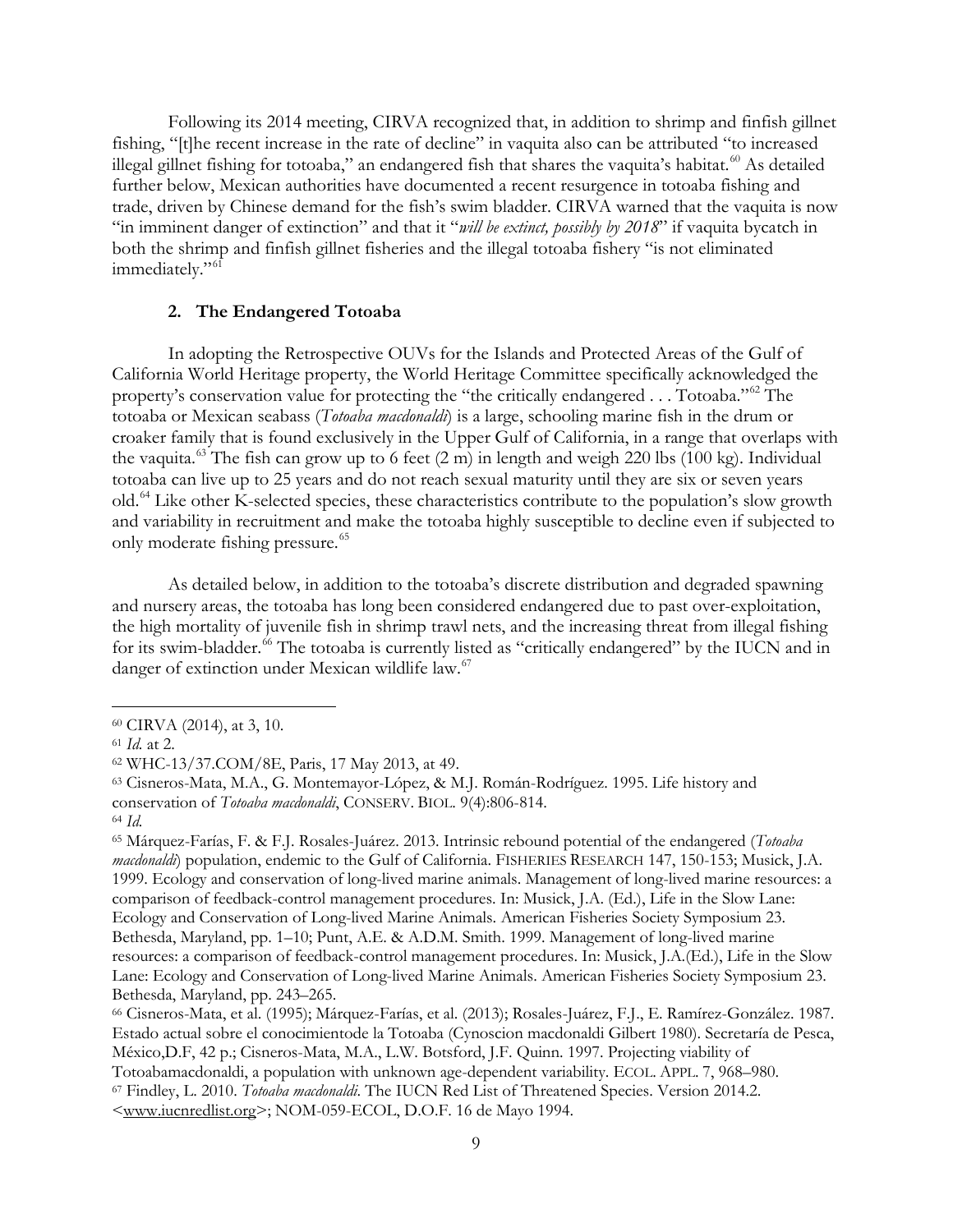#### **a. Historic Over-Exploitation of Totoaba**

The totoaba was once considered a valuable market species. Early in the  $20<sup>th</sup>$  century, spawning totoaba in the upper Gulf were so ubiquitous that fishermen could reportedly spear them from small boats.<sup>[68](#page-13-0)</sup> The totoaba fishery escalated in the 1920s as a result of an agreement between Mexico and the United States to develop a market for the whole totoaba fish.<sup>[69](#page-13-1)</sup> Between 1934 and 1945, the totoaba fishery was one of the most important in the Gulf with total annual landings exceeding 2,000 metric tons.<sup>[70](#page-13-2)</sup> The fishery peaked at 2,300 metric tons in 1942 and declined drastically to 60 metric tons by 1975.<sup>[71](#page-13-3)</sup> As a result of the fishery's removal of nearly the entire biomass of totoaba, the Mexican government imposed a permanent ban on totoaba fishing in 1975. [72](#page-13-3)

#### **b. Juvenile Mortality in Shrimp Trawl Nets**

Ongoing bycatch of juvenile totoaba in shrimp nets also threatens the species. In the mid-1950s, two decades after the upper Gulf of California shrimp fishery originated, the fishery had already been declared a major threat to totoaba.<sup>[73](#page-13-4)</sup> In the mid-1980s, it was estimated that 120,300 juvenile totoaba died each year as bycatch in the shrimp fishery.<sup>[74](#page-13-5)</sup> In 1990, an estimated 92 percent of young-of-the-year totoabas were killed in bycatch. [75](#page-13-6) More recently, it has been roughly estimated that a single sweep of a shrimping boat per unit area results in the annual mortality of 11,000 to 60,000 juvenile totoaba. [76](#page-13-7) With up to four passes of shrimp nets, on average, per square meter per fishing season, $\frac{7}{7}$  mortality of juvenile totoaba in the Upper Gulf of California and Colorado River Delta Biosphere Reserve is likely much larger than any previous estimate.<sup>[78](#page-13-9)</sup>

<span id="page-13-0"></span><sup>68</sup> Berdegue, A.J. 1955. La pesqueria de la totoaba (*Cynoscion macdonaldi*) en San Felipe, Baja California. Rev. Soc. Mex. Hist. Nat. 16(1-4):45-78.

<span id="page-13-1"></span><sup>69</sup> Craig, J.A. 1926. A new fishery in Mexico. California Fish and Game 12(4):166-169.

<span id="page-13-2"></span><sup>70</sup> Rosales-Juárez, et al. (1987).

<span id="page-13-3"></span><sup>71</sup> Cisneros-Mata, et al. (1995); Márquez-Farías, et al. (2013).

<span id="page-13-4"></span><sup>73</sup> Cisneros-Mata, et al. (1995).

<span id="page-13-5"></span><sup>73</sup> Cisneros-Mata, et al. (1995).

<sup>74</sup> *Id.*; Barrera-Guevara, J. C. 1990. The conservation of *Totoaba macdonaldi* (Gilbert); Ortiz de Montellano, G. P. 1987. Impacto de la pesca de arrastre sobre la poblaci6n juvenil de Totoaba macdonaldi. Reporte tecnico No. 7. Centro de Investigaci6n y Desarrollo de Sonora, Hermosillo, Sonora, Mexico. (Pisces: Sciaenidae), in the Gulf of California, Mexico. J. FISH. BIOI. 37(suppl. AI:201-202). <sup>75</sup> Barrera Guevara (1990).

<span id="page-13-7"></span><span id="page-13-6"></span><sup>76</sup> Bobadilla, M., Alvarez-Borrego, S., Avila-Foucat, S., Lara-Valencia, F., and Espejel, I. 2011. Evolution of environmental policy instruments implemented for the protection of totoaba and the vaquita porpoise in the Upper Gulf of California. ENVIRONMENTAL SCIENCE & POLICY 14; 998-1007.

<span id="page-13-8"></span><sup>77</sup> García-Caudillo, J.M., M.A. Cisneros-Mata, A. Balmori-Ramírez. 2000. Performance of a bycatch reduction device in the shrimp fishery of the Gulf of California, México. BIOL. CONSERV. 92, 199–205; Pérez-Mellado, J., L.T. Findley. 1985. Evaluación de la ictiofauna acompañante del camarón capturado en las costas de Sonora y norte de Sinaloa, México. In: Yañez Arancibia, A. (Ed.), Recursos potenciales de México: La pesca Acompañ ante del Camarón. Programa Universitario de Alimentos, ICMyL-UNAM, INP. Universidad Nacional Autónoma de México, México, D.F., pp. 201–254.

<span id="page-13-9"></span><sup>78</sup> Bobadilla, et al. (2011).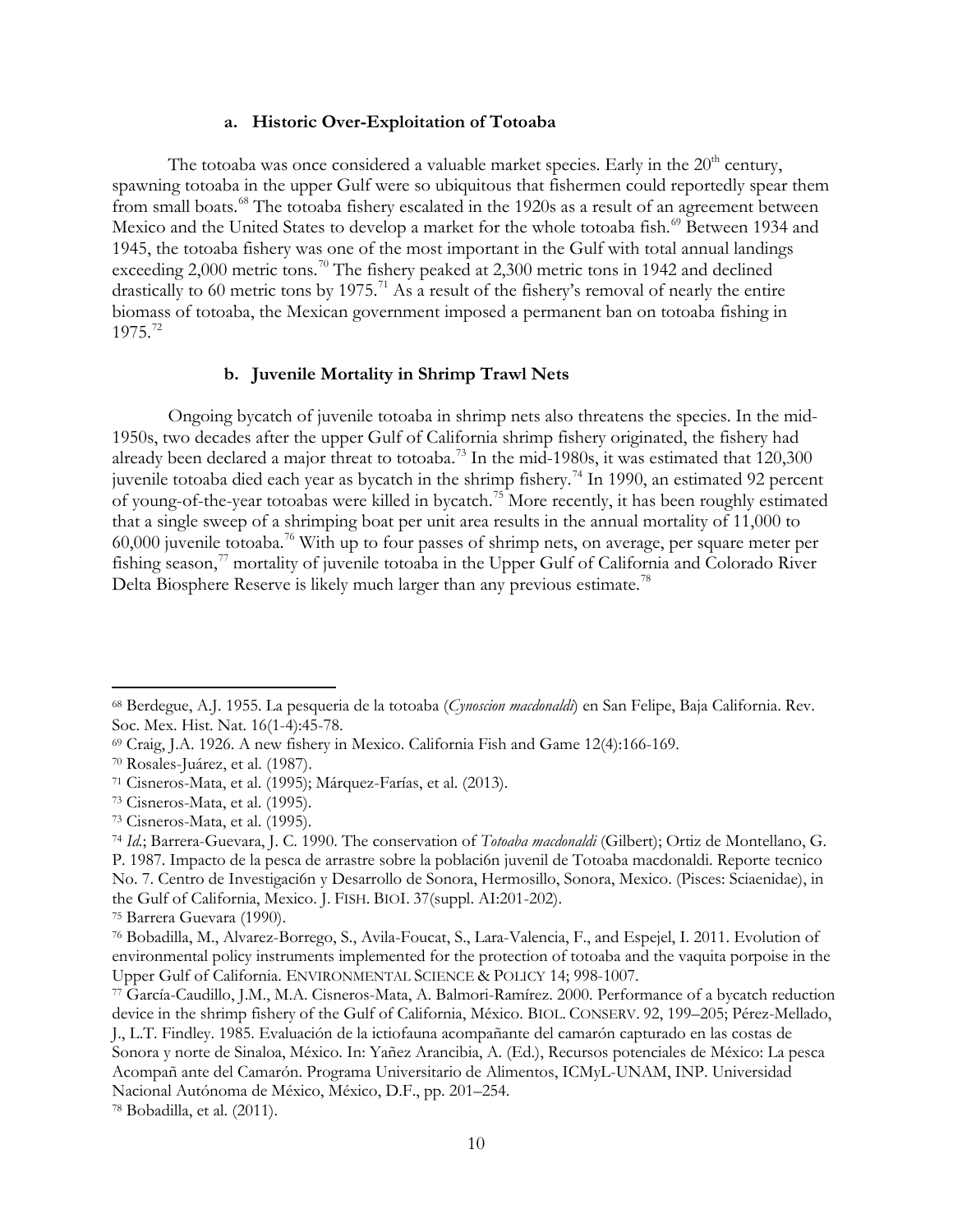## **c. Trade in Totoaba Swim Bladders**

In addition to historic over-exploitation of totoaba for filets and juvenile bycatch, totoaba are increasingly threatened by illegal fishing for the fish's bladder. In the early 1900s, a market for totoaba developed in China, after it was discovered that the totoaba's swim bladder resembled the bladder of the bahaba, a now-imperiled Chinese fish.<sup>[79](#page-14-0)</sup> The dried swim bladder or "buche" is a highly valued ingredient in Chinese soup, as the bladders are believed to boost fertility and improve skin.<sup>[80](#page-14-1)</sup> Despite the Mexican government's 1975 ban on totoaba fishing, due to the value of totoaba swim bladders, totoaba poaching became commonplace in the Gulf by fishermen using gillnets. In 1979, it was estimated that 70 metric tons of illegal totoaba were taken by fishermen of El Golfo de Santa Clara.<sup>[81](#page-14-2)</sup> A 1985 survey revealed take of 161.7 metric tons or 6,218 adult totoaba each year in the mid-1980s. $82$ 

By late 2012, it became clear that the illegal totoaba trade had grown sharply due to renewed Chinese demand for the fish's swim bladder.<sup>[83](#page-14-4)</sup> The dried totoaba bladders can now reportedly sell for \$5,000 to \$14,000 USD each in China, and a single bowl of buche soup can purportedly fetch \$25,000.<sup>[84](#page-14-5)</sup> Dubbed "aquatic cocaine," Mexican drug cartels have been implicated in the totoaba trade, which was estimated to be worth \$2.25 million in 2013.<sup>[85](#page-14-6)</sup>

While data on current levels of totoaba poaching are not available largely due to the illegal nature of the fishery,<sup>[86](#page-14-7)</sup> at its 2014 meeting, CIRVA recognized an "increased demand in Chinese markets for the swim bladder," which triggered a "large increase in illegal fishing pressure" on the totoaba.<sup>[87](#page-14-8)</sup> CIRVA noted with particular alarm that "[t]housands of swim bladders are dried and

 $\overline{a}$ 

[https://www.google.com/search?q=MASSIVE+TRADE+IN+ENDANGERED+SPECIES+UNCOVER](https://www.google.com/search?q=MASSIVE+TRADE+IN+ENDANGERED+SPECIES+UNCOVERED&ie=utf-8&oe=utf-8&aq=t&rls=org.mozilla:en-US:official&client=firefox-a&channel=sb) [ED&ie=utf-8&oe=utf-8&aq=t&rls=org.mozilla:en-US:official&client=firefox-a&channel=sb](https://www.google.com/search?q=MASSIVE+TRADE+IN+ENDANGERED+SPECIES+UNCOVERED&ie=utf-8&oe=utf-8&aq=t&rls=org.mozilla:en-US:official&client=firefox-a&channel=sb) (last visited May 8, 2015); Associated Press & Zoe Szathmary, *'It's aquatic cocaine': Mexican smugglers are now selling FISH BLADDERS for thousands of dollars*, DAILYMAIL (Aug. 19, 2014). Available at:

[http://www.dailymail.co.uk/news/article-2719960/Its-aquatic-cocaine-Mexican-smugglers-selling-FISH-](http://www.dailymail.co.uk/news/article-2719960/Its-aquatic-cocaine-Mexican-smugglers-selling-FISH-BLADDERS-used-thousands-dollars.html#ixzz3E5TnwUds)[BLADDERS-used-thousands-dollars.html#ixzz3E5TnwUds](http://www.dailymail.co.uk/news/article-2719960/Its-aquatic-cocaine-Mexican-smugglers-selling-FISH-BLADDERS-used-thousands-dollars.html#ixzz3E5TnwUds) (last visited May 8, 2015).

<span id="page-14-0"></span><sup>79</sup> Bahre, C.J., L. Bourillon, & J. Torre. 2000. The Seri and commercial totoaba fishing (1930-1965). JOURNAL OF THE SOUTHWEST. Vol. 42, No. 3 (Autumn 2000).

<span id="page-14-1"></span><sup>80</sup> *See* CITES AC 17, Inf. 6 (2001); CIRVA (2014), at 5; Gwynn Guilford, *China is Plundering the Planet's Seas*, ATLANTIC (Apr. 30, 2013). Available at: [http://www.theatlantic.com/china/archive/2013/04/china-is](http://www.theatlantic.com/china/archive/2013/04/china-is-plundering-the-planets-seas/275437/)[plundering-the-planets-seas/275437/](http://www.theatlantic.com/china/archive/2013/04/china-is-plundering-the-planets-seas/275437/) (last visited May 8, 2015).

<span id="page-14-2"></span><sup>81</sup> Rosales-Juárez, et al. (1987).

<span id="page-14-3"></span><sup>82</sup> Cisneros-Mata, et al. (1995).

<span id="page-14-4"></span><sup>83</sup> CIRVA (2014), at 12.

<span id="page-14-5"></span><sup>84</sup> *See* News Release: Office of the United States Attorney, Southern District of California, *Massive Trade in Endangered Species Uncovered; U.S. Attorney Charges 7 with Smuggling Swim Bladders of Endangered Fish Worth Millions on Black Market; Officials See Trend* (Apr. 24, 2013). Available at:

<span id="page-14-6"></span><sup>85</sup> *Id.*; Rodrigo Diaz, *Crimen Organizado opera tráfico ilegal de buche de totoaba*, MEXICALIDIGITAL.MX (Aug. 4, 2014). Available at: [http://mexicalidigital.mx/2014/opera-crimen-organizado-trafico-ilegal-de-buche-de](http://mexicalidigital.mx/2014/opera-crimen-organizado-trafico-ilegal-de-buche-de-totoaba-19992.html)[totoaba-19992.html](http://mexicalidigital.mx/2014/opera-crimen-organizado-trafico-ilegal-de-buche-de-totoaba-19992.html) (in Spanish) (last visited May 8, 2015).

<span id="page-14-7"></span><sup>86</sup> Pedrín-Osuna, O., J.H. Córdova-Murueta, M. Delgado-Marchena, 2001. Crecimiento y mortalidad de la totoaba, *Totoaba macdonaldi*, del Alto Golfo de California. Ciencia Pesquera (15), 131–140.

<span id="page-14-8"></span><sup>87</sup> CIRVA (2014), at 15, 2 (describing the "resurgent" totoaba fishery); *see also* Dongguan Zhang, *China's demand for swim bladders, gills, and shark fins catastrophic to ocean's resources*, EPOCH TIMES (May 20, 2013) (noting black market in totoaba bladders is "raging" in China). Available at:

<http://www.epochtimes.com/gb/13/5/20/n3874902.htm> (in Chinese) (last visited May 8, 2015).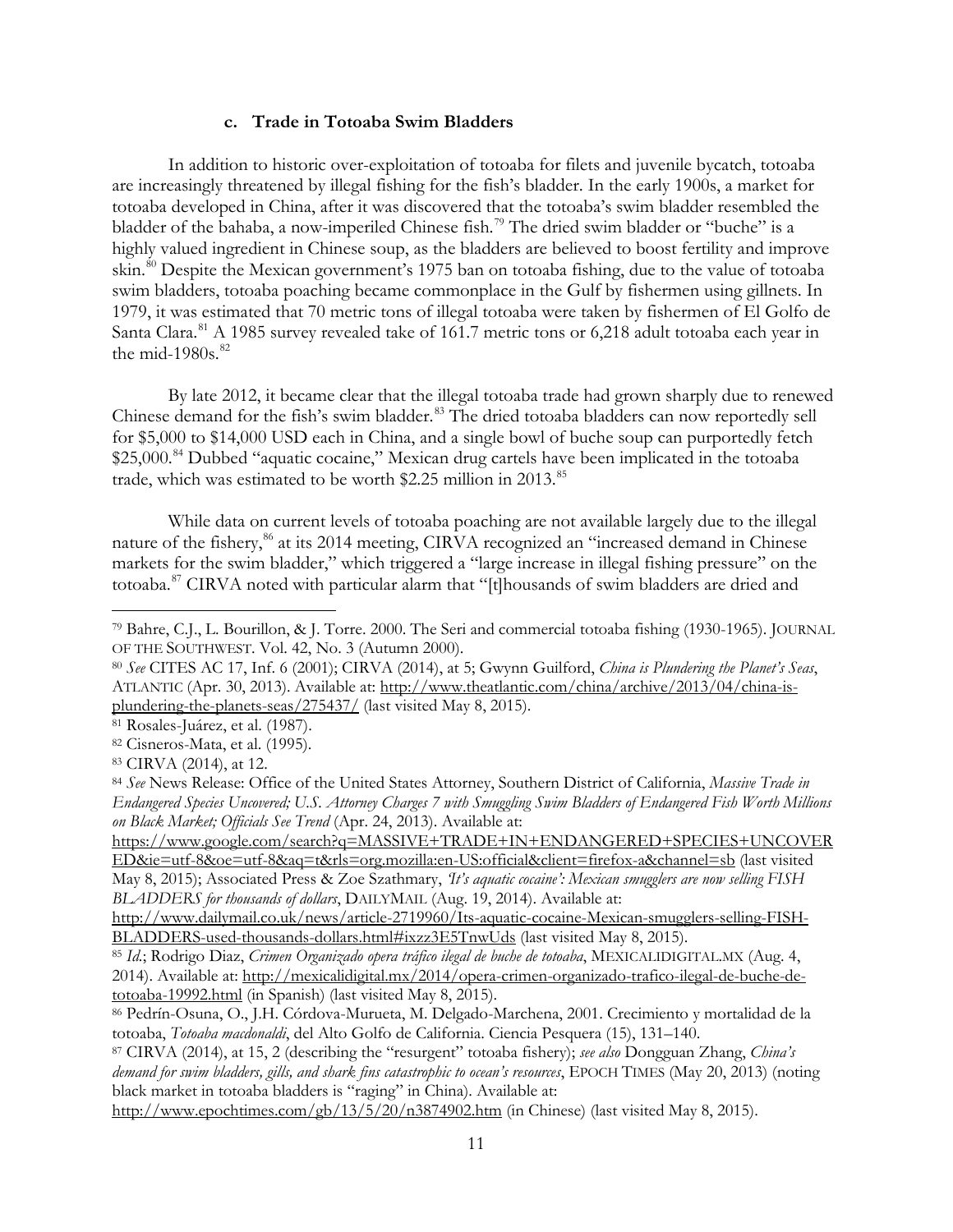smuggled out of Mexico, often through the United States . . . Fishermen receive up to \$8,500 for each kilogram of totoaba swim bladder, equivalent to half a year's income from legal fishing activities."[88](#page-15-0) CIRVA concluded that "[p]ast at-sea enforcement efforts have failed and illegal fishing has increased in recent years . . . especially for . . . the totoaba."<sup>[89](#page-15-1)</sup> Because "[t]he fates of the totoaba and the vaquita have been closely linked," CIRVA recommended that "all available enforcement tools, both within and outside Mexico, be applied to stopping illegal fishing, especially the capture of totoabas and the trade in their products."<sup>[90](#page-15-2)</sup>

# **3. Management of Vaquita and Totoaba in the Islands and Protected Areas of the Gulf of California World Heritage Property**

Mexico has acknowledged the grave threats faced by both the vaquita and totoaba within the Islands and Protected Areas of the Gulf of California World Heritage property.<sup>[91](#page-15-3)</sup> As described and summarized in Table 1 below, over the past several decades, Mexico has imposed several management regimes to protect both the vaquita and the totoaba. Unfortunately, neither these actions nor the millions spent to implement them has halted the species' continuing, perilous decline. And although just last month, Mexico proposed new gillnet fishing restrictions and stepped up enforcement efforts, scientists have criticized these measures as insufficient, and Mexico's long history of unsuccessful fishery management and enforcement raises serious concerns about its present plan and commitments.

# **a. Mexico's Past Efforts to Protect the Vaquita and End Totoaba Fishing**

Mexico began regulating fishing in the Gulf to protect the totoaba in 1949, instituting a temporary ban on totoaba fishing in 1955.<sup>[92](#page-15-4)</sup> By 1975, catch had plummeted, forcing Mexico to completely ban totoaba fishing and also prompting a ban on international trade of the fish under the CITES treaty. [93](#page-15-5) Yet illegal totoaba fishing continued, even as scientists began to recognize the vaquita's increasingly threatened status and the two species' intertwined fate.

In 1993, Mexico declared the Biosphere Reserve of the Upper Gulf of California and Delta of the Colorado River to protect the northern Gulf and its wildlife, including the vaquita and totoaba.<sup>[94](#page-15-6)</sup> The Biosphere Reserve was one of the nine protected areas later incorporated into the Islands and Protected Areas of the Gulf of California property when it was inscribed on the World Heritage List.<sup>[95](#page-15-7)</sup> Upon designating the Biosphere Reserve, Mexico claimed it was "enforcing the closure of all commercial fisheries in the reserve" and that "[a]ll 'totoaba-type nets'" had been

<span id="page-15-0"></span><sup>88</sup> CIRVA (2014), at 5.

<span id="page-15-1"></span><sup>89</sup> *Id.* at 2.

<span id="page-15-2"></span><sup>90</sup> *Id.* at 10, 15.

<span id="page-15-3"></span><sup>91</sup> *Id.*; *see also* IWC, *Joint Statement by Mexico and the United States on the Plight of the Vaquita*, IWC/65/26 Rev1 (Sept. 17, 2014) (acknowledging vaquita's predicted extinction and stating that both countries "believe that immediate steps are needed to prevent the extinction of the vaquita, such as halting the entanglement of vaquita in gillnet fisheries such as the fishery for the endangered totoaba").

<span id="page-15-4"></span><sup>92</sup> Bobadilla, et al. (2011).

<span id="page-15-5"></span><sup>93</sup> Flanagan C.A. & J.R. Hendrickson. 1976. Observation on the commercial fishery and reproductive biology of the totoaba *Cynocion macdonaldi,* in the northern Gulf of California. FISH. BULL. 74(3):531-544; Cisneros-Mata, et al. (1995).

<span id="page-15-6"></span><sup>94</sup> Rojas-Bracho et al. (2006), at 202.

<span id="page-15-7"></span><sup>95</sup> IUCN Gulf of California Evaluation, at 2.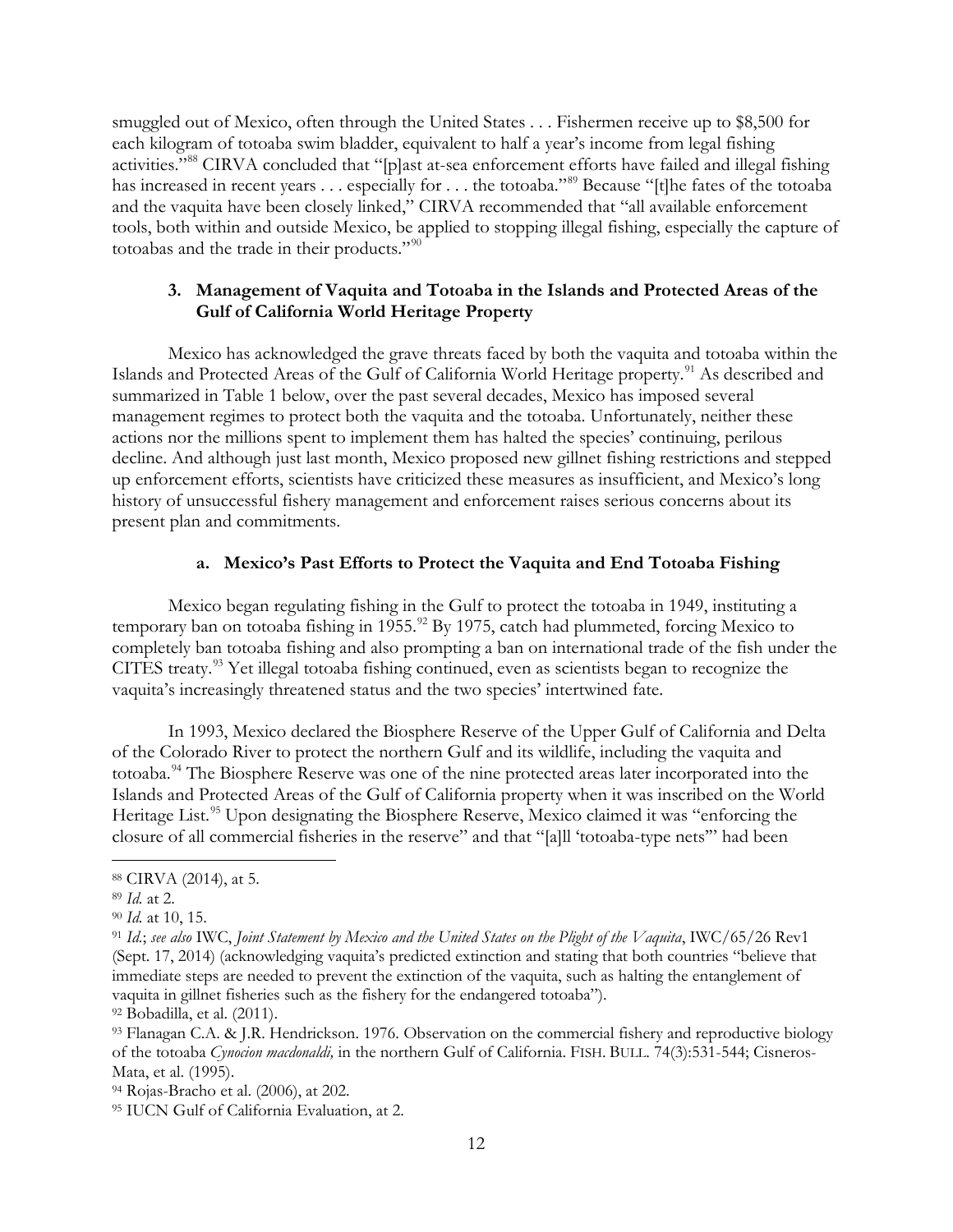confiscated.<sup>[96](#page-16-0)</sup> However, it quickly became apparent that "these official statements did not reflect the true situation in the region, and instead, "[c]ommercial fishing with a variety of gill nets and trawl nets continued without interruption both inside and outside the Biosphere Reserve."[97](#page-16-1) Scientists have concluded that Mexico's protective efforts were "ineffectual" and "half-hearted, at best."<sup>[98](#page-16-2)</sup>

At its 1999 meeting, CIRVA confirmed that gillnet fishing within the Biosphere Reserve had continued and concluded that "protection of vaquita from bycatch has probably not been significantly affected by the current boundary of the Reserve."<sup>[99](#page-16-3)</sup> CIRVA formally recommended that "gillnets and large industrial shrimp trawlers" be fully banned in the Biosphere Reserve to protect the vaquita and that the Reserve boundary be expanded south to encompass the vaquita's entire habitat.<sup>[100](#page-16-4)</sup>

By CIRVA's next meeting in 2004, CIRVA noted that large-mesh gillnets had been banned in the Biosphere Reserve in 2002 but, despite the ban, "the numbers of pangas [i.e., small fishing boats] ha[d] more than doubled since 1993," and vaquita bycatch continued.<sup>[101](#page-16-5)</sup> CIRVA again recommended a full ban on gillnet fishing in the vaquita's habitat.<sup>[102](#page-16-6)</sup>

In 2005, in response to CIRVA's recommendations, Mexico established a new wildlife refuge area for the vaquita, which spanned habitat both within and outside of the Biosphere Reserve and the Islands and Protected Areas of the Gulf of California World Heritage property.<sup>[103](#page-16-7)</sup> Mexico banned large mesh gillnets throughout the Refuge Area and also banned all gillnets in two core vaquita areas within the Refuge.<sup>[104](#page-16-8)</sup> But again, enforcement was inadequate, and the new "Refuge Area remained essentially unmanaged until 2008."<sup>[105](#page-16-9)</sup>

In 2008, Mexico instituted a new program called "PACE-Vaquita," under which Mexico intended to initially ban all gillnets in the Refuge Area and eventually ban gillnets throughout the vaquita's entire habitat by 2012.<sup>[106](#page-16-10)</sup> The PACE-Vaquita program also included strategies to replace prohibited gear through "buy-outs" in which fishermen would convert to different economic activities, "switch-outs" in which gillnets would be replaced with alternative gear, and "rent-outs" in which fishermen were compensated for not fishing.<sup>[107](#page-16-11)</sup>

 $\overline{a}$ 

<span id="page-16-9"></span><sup>105</sup> Rojas-Bracho et al. (2013), at 84.

<span id="page-16-0"></span><sup>96</sup> Rojas-Bracho et al. (2006), at 195.

<span id="page-16-2"></span><span id="page-16-1"></span><sup>97</sup> *Id.*

<sup>98</sup> Rojas-Bracho et al. (2013), at 78.

<span id="page-16-3"></span><sup>99</sup> *See* CIRVA (2012), at 2-8.

<span id="page-16-4"></span><sup>100</sup> *Id.* at 2-15.

<span id="page-16-5"></span><sup>101</sup> CIRVA (2004), at 3-10. *See also* CIRVA (2012), at 1(noting that "[b]etween 1997 and 2004, not only was no progress made towards protecting vaquitas, but the population decline accelerated"). <sup>102</sup> CIRVA (2004), at 3-10.

<span id="page-16-7"></span><span id="page-16-6"></span><sup>103</sup> Rojas-Bracho et al. (2006), at 204; Rojas-Bracho et al. (2013); DOF (2005) Acuerdo mediante el cual se establece el área de refugio para la protección de la vaquita (*Phocoena sinus*). Diario Oficial de la Federación (DOF) México, 8 de septiembre del 2005, Primera Sección, Mexico City.

<span id="page-16-8"></span><sup>104</sup> Rojas-Bracho et al. (2013); DOF (2005) Programa de protección de la vaquita dentro del área de refugio ubicada en la porción occidental del Alto Golfo de California. Diario Oficial de la Federación (DOF) México, 29 de diciembre del 2005, Primera Sección, Mexico City.

<span id="page-16-11"></span><span id="page-16-10"></span><sup>106</sup>*Id.* at 80; SEMARNAT, *Species Conservation Action Plan for the Vaquita: An Integrated Strategy of Management and*  Sustainable Use of Marine and Coastal Resources in the Upper Gulf of California (Feb. 2008). <sup>107</sup> Rojas-Bracho et al. (2013), at 80.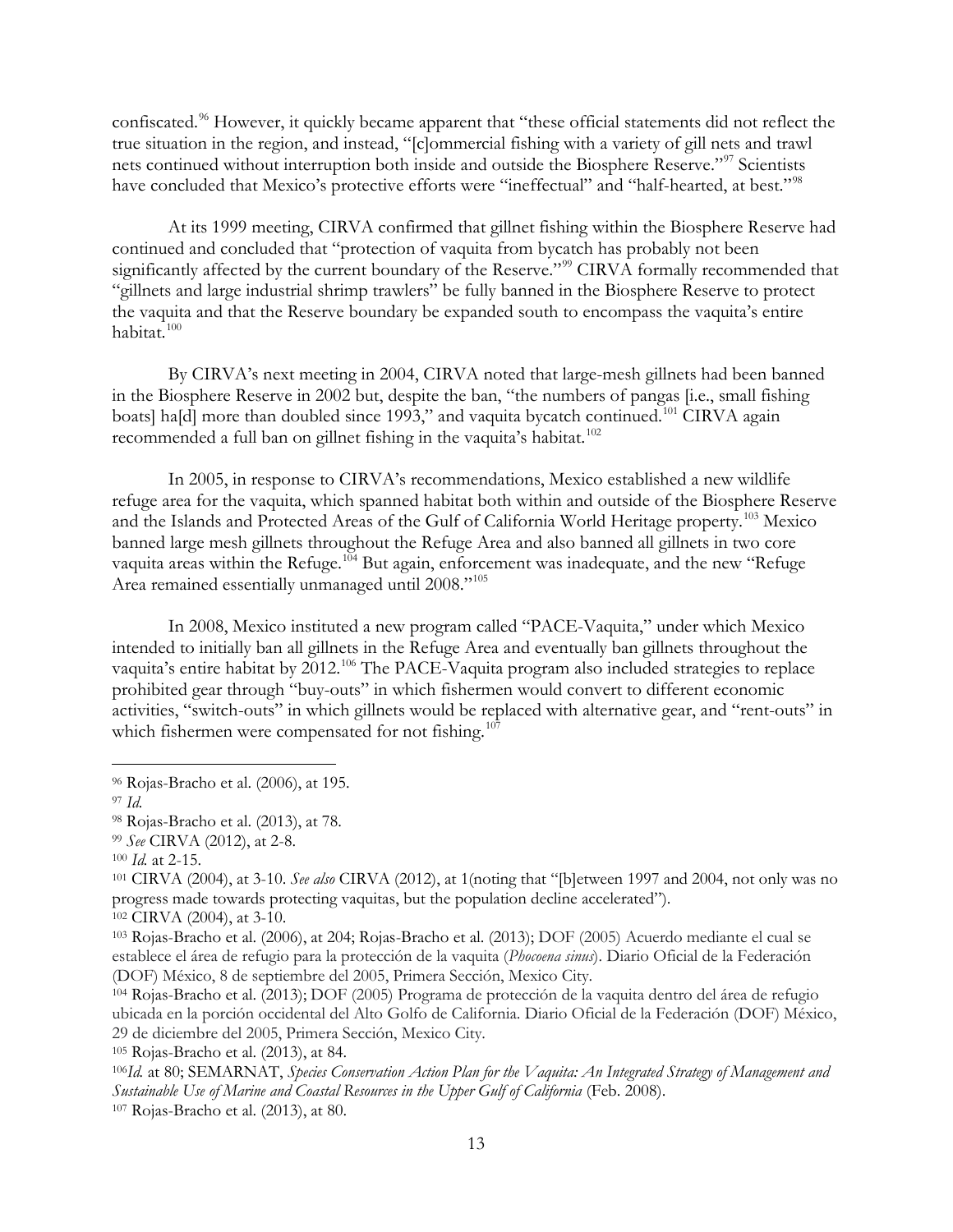Mexico expended significant funds in implementing the PACE-Vaquita program and while Mexican enforcement authorities initially made a "strong effort" to enforce the new ban, "that effort . . . waned," and the number of boats fishing illegally in the Refuge again reached 2007 levels by 2011.<sup>[108](#page-17-0)</sup> At its 2012 meeting, CIRVA stated that the PACE-Vaquita program "reduced, but did not eliminate, un-permitted fishing" and found the vaquita's decline had continued.<sup>[109](#page-17-1)</sup> Accordingly, CIRVA again reiterated that "[a]ll gillnets and other entangling nets need to be removed from the entire range of the vaquita."[110](#page-17-2) CIRVA repeated that recommendation in 2014 but requested "emergency regulations" to enact the closure.<sup>[111](#page-17-3)</sup>

Like Mexico's efforts to protect the vaquita, efforts to fully restore the totoaba population, including the 1975 ban on fishing, have been unsuccessful. The IUCN currently considers the species to be "critically endangered" based on fisheries data available through 1975, which showed a more than 95% decline in the population over three generation lengths (60 years).<sup>[112](#page-17-4)</sup> The IUCN concluded that, despite conservation measures, "intensive fishing pressure and habitat degradation" continue to threaten the species.<sup>[113](#page-17-5)</sup> Further, Mexico's actions have largely focused on the protection of adults instead of juveniles to avoid interfering with shrimp fishing.<sup>[114](#page-17-6)</sup>

| Year | Instrument                                          | <b>Specific Objective</b>        |
|------|-----------------------------------------------------|----------------------------------|
| 1949 | Temporary ban on shark fishing                      | Reduce bycatch of totoaba        |
| 1955 | Temporary ban and fishing regulations for totoaba   | Conserve fisheries to obtain a   |
|      | and cabaicucho and specifications for shark fishing | maximum sustained production     |
|      | nets                                                | and rehabilitate the area        |
| 1974 | Reserve area for nursery grounds and increment of   | Increment the stocks of          |
|      | stocks of all fish species                          | commercial species including     |
|      |                                                     | totoaba                          |
| 1975 | Total and permanent ban of totoaba fishing from the | Preserve the totoaba for the     |
|      | mouth of the Colorado River to the Fuerte River on  | benefit of fisherman             |
|      | the east coast and from the mouth of the Colorado   | cooperatives                     |
|      | River to Bahia Concepcion on the west coast         |                                  |
| 1993 | Biosphere reserve in the Upper Gulf of California   | Protect the region's ecosystems, |
|      | and Colorado River Delta and Mexican Official       | reduce mortality of the vaquita, |
|      | Norm 012-PESC-1993                                  | establish a regulatory           |
|      |                                                     | framework to protect the         |
|      |                                                     | vaquita and totoaba              |

**Table 1: A summary of actions taken by the Mexican government to protect the totoaba and**  vaquita<sup>[115](#page-17-7)</sup>

<span id="page-17-0"></span><sup>108</sup> *Id.*

<span id="page-17-1"></span><sup>109</sup> CIRVA (2012), at 1.

<span id="page-17-2"></span><sup>110</sup> *Id.* at 2.

<span id="page-17-3"></span><sup>111</sup> CIRVA (2014), at 2.

<span id="page-17-4"></span><sup>112</sup> Findley, L. 2010. *Totoaba macdonaldi*. The IUCN Red List of Threatened Species. Version 2014.3. <www.iucnredlist.org>. Downloaded on 17 February 2015.

<span id="page-17-5"></span><sup>113</sup> *Id.*

<span id="page-17-6"></span><sup>114</sup> *Id.*

<span id="page-17-7"></span><sup>115</sup> Table recreated from Bobadilla, et al. (2011).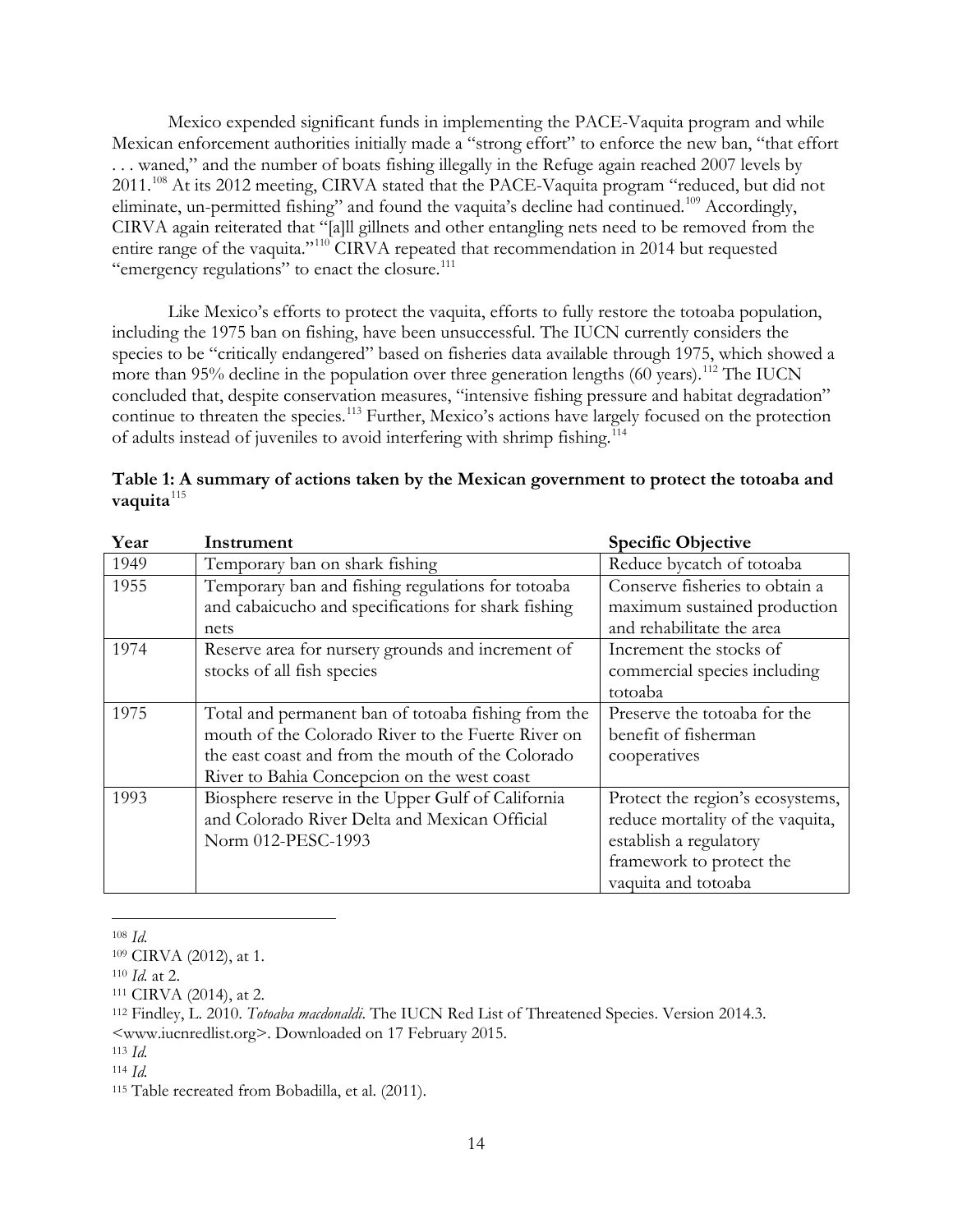| 1994             | Mexican Official Norm NOM-059-ECOL-1994                                                                                                 | List the vaquita and totoaba as<br>species in danger of becoming<br>extinct                                                                        |
|------------------|-----------------------------------------------------------------------------------------------------------------------------------------|----------------------------------------------------------------------------------------------------------------------------------------------------|
| 2002             | Emergency Mexican Official Norm NOM-EM-139-<br><b>ECOL-2002</b>                                                                         | Protection of marine and<br>coastal ecosystems in the Upper<br>Gulf, as well as species that<br>inhabit them, including the<br>vaquita and totoaba |
| $2005 -$<br>2009 | Economic compensation fund for fishing with<br>gillnets and the promotion of alternatives to fishing<br>in the Upper Gulf of California | Cessation of gillnet fishing and<br>to convert fishermen into other<br>economic activities                                                         |

# **b. Mexico's 2015 Vaquita Protection Regulations and Enforcement Actions**

Recognizing that its past conservation efforts had failed to stem the vaquita's decline and facing a potential embargo on its wildlife exports to the United States,<sup>[116](#page-18-0)</sup> on April 10, 2015, the Mexican government published new vaquita management measures.<sup>[117](#page-18-1)</sup> The regulations include: a two-year suspension on the use of gillnets for shrimp/finfish fishing in the Upper Gulf of California (with the exception of allowing gillnet use during the corvino fishing season from February 1 to April 30); expansion of the vaquita refuge from 126 hectares to 1,300,000 hectares to ensure that the plan covers the species' full range; a financial compensation program for fishermen and others that may be affected by the prohibition; and an enhanced inspection and surveillance law enforcement effort to be undertaken by the Mexican Navy, Procuraduría Federal de Protección al Ambiente ("PROFEPA"), and the National Commission of Aquaculture and Fishing ("CONAPESCA").

Unfortunately, the new rules are not sufficient to ensure the long-term protection and conservation of the vaquita. In January 2015, CIRVA provided an analysis of Mexico's proposed vaquita rules, which were later adopted largely unchanged.<sup>[118](#page-18-2)</sup> While CIRVA acknowledged that Mexico was taking major steps to address the vaquita crisis, including the gillnet ban, CIRVA was critical of many of the rule's components, concluding that the measures were not adequate to achieve the objective of protecting the vaquita. CIRVA's criticisms include:

• The failure of the regulations to ban the possession and transportation of gillnets both on land and on the sea. CIRVA encouraged the government to enact a rule allowing it to

 $\overline{a}$ 

<span id="page-18-1"></span>cimbras y/o palangres operadas con embarcaciones menores, en el Norte del Golfo de California. available at: http://www.dof.gob.mx/nota\_detalle.php?codigo=5388486&fecha=10/04/2015&print=true; http://jornadabc.mx/tijuana/11-04-2015/sigue-pesca-en-san-felipe-pese-veda-para-proteger-la-vaquita-

<span id="page-18-0"></span><sup>116</sup> *See* Center for Biological Diversity, *Petition for Certification of Mexico pursuant to the Pelly Amendment for Trade in Violation of the Convention on International Trade in Endangered Species* (Sept. 29, 2014). Available at: [http://www.biologicaldiversity.org/species/mammals/vaquita/pdfs/Totoaba\\_Pelly\\_Petition\\_9\\_29\\_14.pdf.](http://www.biologicaldiversity.org/species/mammals/vaquita/pdfs/Totoaba_Pelly_Petition_9_29_14.pdf) <sup>117</sup> Acuerdo por el que se suspende temporalmente la pesca comercial mediante el uso de redes de enmalle,

marina.

<span id="page-18-2"></span><sup>118</sup> Opinion on the Regulatory Impact Review (MIR of Moderate Impact) and the Agreement by which Fishing by Means of Gillnets, Cimbras and/or Longlines is Suspended in the Northern Gulf of California (Dossier 12/1657/231214), Prepared by the Comité Internacional para la Recuperación de la Vaquita (CIRVA) (Jan. 2015).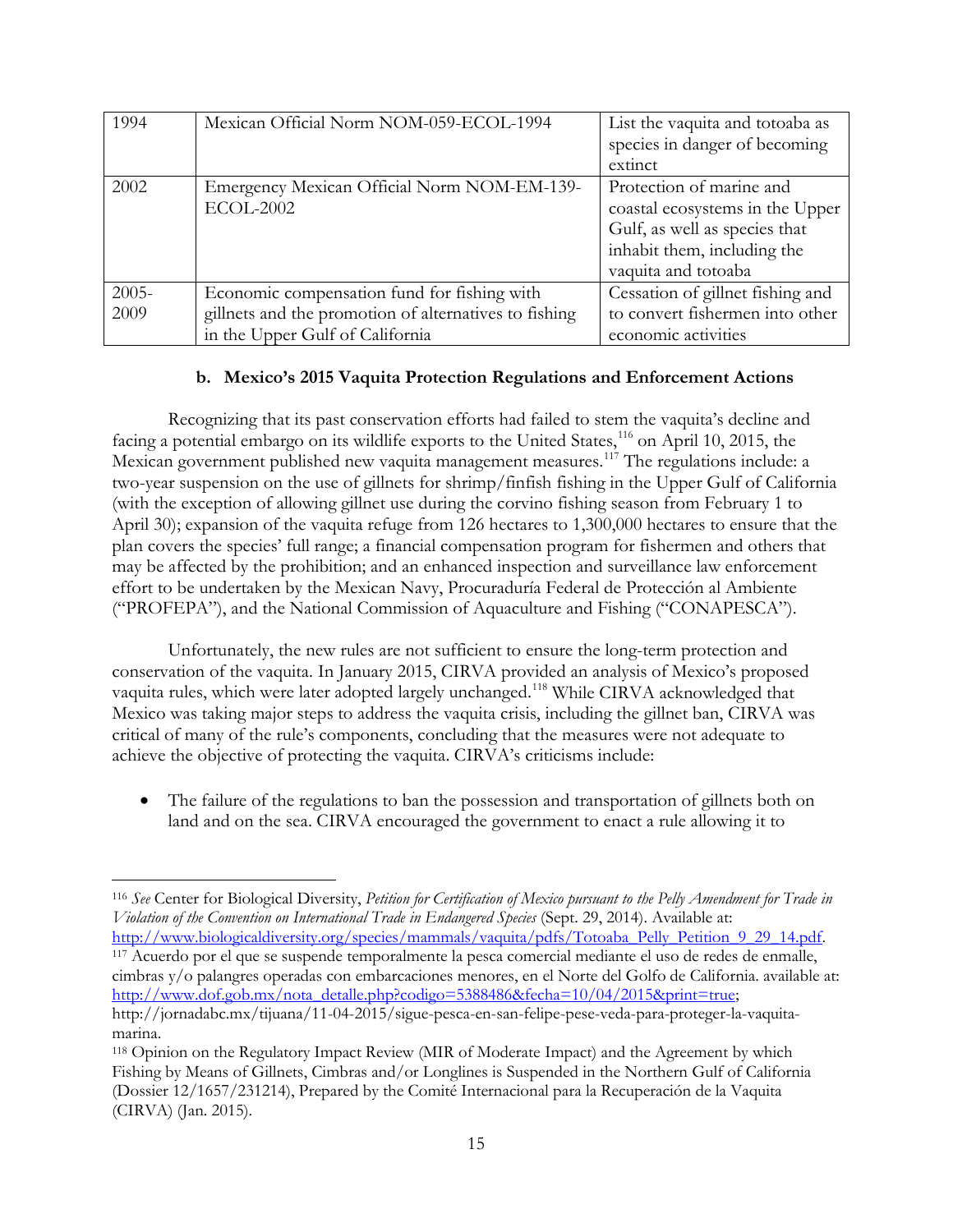maintain control of gillnets at least from May 1 to January 31 (outside the corvino fishing season) to prevent the illegal use of gillnets;

- The need for surveillance efforts to involve multiple technologies in addition to the new observer vessels contained in the rules;
- The fact that the two year ban is entirely inadequate to achieve vaquita recovery;
- The government must emphasize the development and use of alternative fishing gears and train fishermen to use alternative fishing gears or to provide training in alternative livelihoods in order to reduce future fishing-related threats to the vaquita; and
- Questions regarding the scientific credibility of the proposed measures to assess the success of the gillnet prohibition. Any study of vaquita abundance would lack sufficient statistical significance to detect an increase in the population during the two-year ban on gillnets even if the incidental take of vaquita were reduced to zero. For any monitoring program to be credible and realistic it must: (A) be undertaken for at least five years, (B) be implemented by the same experienced international experts who have designed and implemented the acoustic monitoring program to date, and (C) employ scientists with substantial experience in estimating the abundance of vaquita and other cryptic species.

The strategy has also been criticized for lacking sufficient mechanisms to ensure enforcement. Despite the proposed use of the Mexican Navy and other law enforcement agencies to enforce the plan, there are increasing doubts regarding Mexico's political will and sustained commitment to providing the funding and personnel required to fully enforce the gillnet ban and combat illegal fishing throughout such an extensive area. Further, Mexico has acknowledged the resurgent "totoaba trade is a serious problem with considerable financial backing."[119](#page-19-0) And while there have been several successful totoaba interdictions and arrests in recent months,<sup>[120](#page-19-1)</sup> Mexico has also acknowledged that, at least until recently, "[n]ot all agencies" in Mexico were "able to deal with this complex illegal fishery and trade problem (e.g. able to quickly identify legal versus illegal fish products)."<sup>[121](#page-19-2)</sup> Additionally, as recently as December 2014, the IUCN reported that 90 pangas were documented in a single day within the previously-designated vaquita Refuge Area, with 17 boats actively gillnetting based on aerial photographs,<sup>[122](#page-19-3)</sup> demonstrating Mexico's very recent enforcement failures.

# **III. REQUEST TO LIST MEXICO'S ISLANDS AND PROTECTED AREAS OF THE GULF OF CALIFORNIA WORLD HERITAGE PROPERTY AS "IN DANGER"**

 $\overline{a}$ 

Petitioners hereby formally request that the World Heritage Committee list the Islands and Protected Areas of the Gulf of California as "World Heritage in Danger" pursuant to Article 11,

<span id="page-19-0"></span><sup>119</sup> CIRVA (2014), at 12; *see also Profepa fortalece combate contra tráfico y comercio ilícito del pez Totoaba*, SINEMBARGO (Jan. 19, 2014) (describing new enforcement efforts). Available at: [http://www.sinembargo.mx/19-01-](http://www.sinembargo.mx/19-01-2014/878084) [2014/878084](http://www.sinembargo.mx/19-01-2014/878084) (last visited Jan. 30, 2015).

<span id="page-19-1"></span><sup>120</sup> *See, e.g.*, *Asegura Profepa 385 piezas de buche de totoaba en el AICM*, GRUPOFORMULA (Nov. 27, 2014) (describing totoaba bust at Mexico City International Airport of 385 dried totoaba bladders destined to China). Available at:

<span id="page-19-2"></span><http://www.radioformula.com.mx/notas.asp?Idn=459147&idFC=2014> (last visited Jan. 28, 2015). <sup>121</sup> CIRVA (2014), at 12.

<span id="page-19-3"></span><sup>122</sup> Gill Braulik, *New evidence that Mexican authorities are not adequately enforcing fishing regulations to protect vaquitas* (Dec. 7, 2014). Available at: [http://www.iucn-csg.org/index.php/2014/12/07/new-evidence-that-mexican](http://www.iucn-csg.org/index.php/2014/12/07/new-evidence-that-mexican-authorities-are-not-adequately-enforcing-fishing-regulations-to-protect-vaquitas)[authorities-are-not-adequately-enforcing-fishing-regulations-to-protect-vaquitas](http://www.iucn-csg.org/index.php/2014/12/07/new-evidence-that-mexican-authorities-are-not-adequately-enforcing-fishing-regulations-to-protect-vaquitas) (last visited Jan. 29, 2014).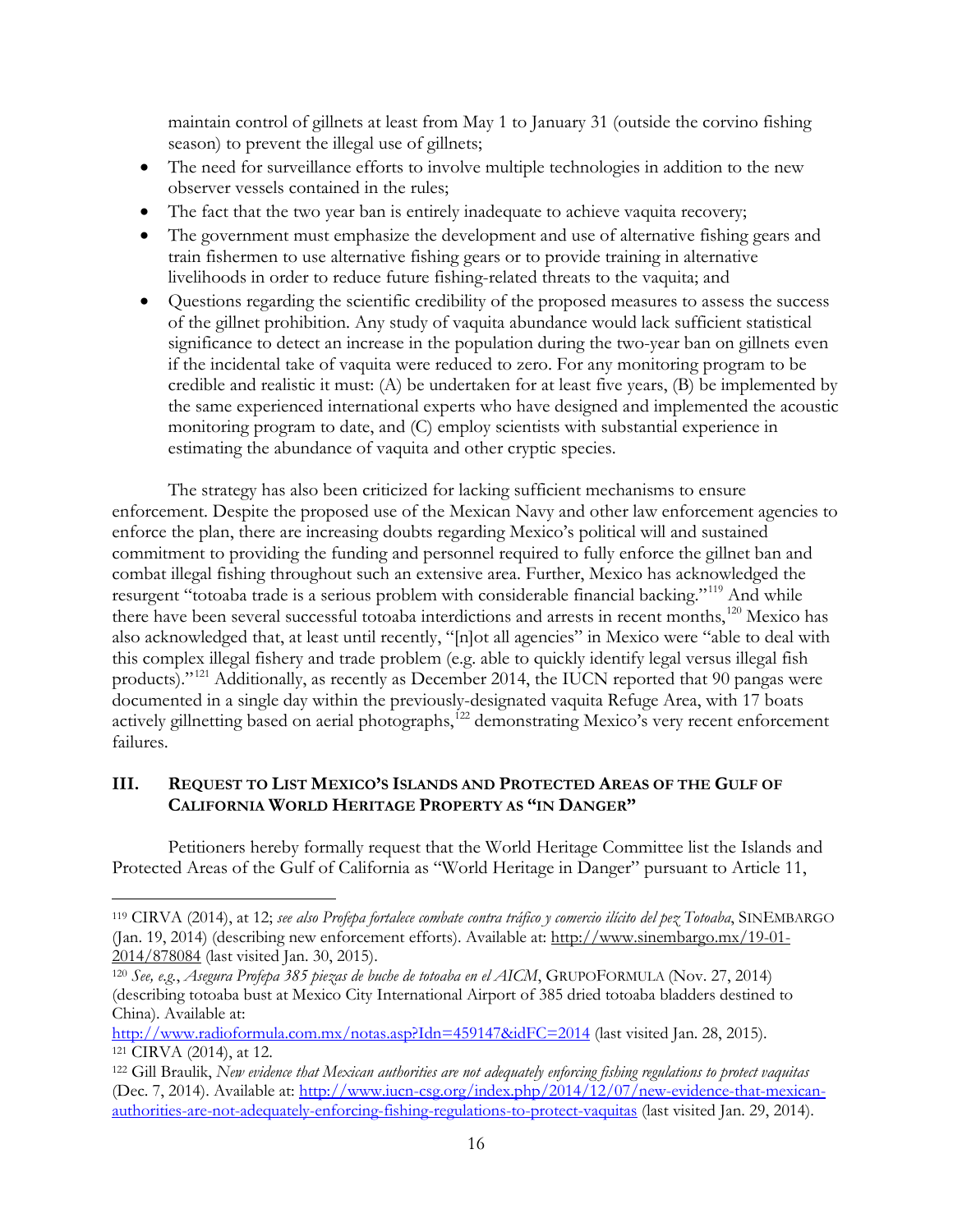Paragraph 4 of the World Heritage Convention and request assistance to remedy the threats to this property.<sup>[123](#page-20-0)</sup> The Islands and Protected Areas of the Gulf of California property was inscribed in part to protect the area's diverse and at-risk marine wildlife, and the now critically endangered vaquita and totoaba were both specifically identified as part of the property's  $\text{OUVs.}^{124}$  $\text{OUVs.}^{124}$  $\text{OUVs.}^{124}$ 

However, as described below, the property and its OUVs face "serious and specific dangers" from gillnet fishing that will cause the vaquita's extinction and further threaten the totoaba's existence.<sup>[125](#page-20-2)</sup> Additionally, the current management system for the vaquita and totoaba is not adequate.<sup>[126](#page-20-3)</sup> Mexico's several decades-long efforts to save the vaquita and deter totoaba fishing have failed to stem the species' declines, and even Mexico's most recent initiatives have been criticized as inadequate. Further, even with Mexico's full commitment to addressing the problem, saving the vaquita will be expensive and time-consuming and could benefit from international attention and assistance. Clearly, "major operations are necessary" for the property and the species' conservation.[127](#page-20-4) Accordingly, the Islands and Protected Areas of the Gulf of California property qualifies for "in Danger" listing.

# **A. Legal Standard for an "in Danger" Listing**

As detailed above, under the World Heritage Convention, a World Heritage property may be listed as "in Danger" if it is "threatened by serious and specific dangers."<sup>[128](#page-20-5)</sup> The World Heritage Committee's Operational Guidelines provide further instruction, stating that a property may be listed if:

- (a) The property faces an "Ascertained Danger," meaning it "is faced with specific and proven imminent danger, such as:
	- (i) A serious decline in the population of the endangered species or the other species of Outstanding Universal Value for which the property was legally established to protect, either by natural factors such as disease or by man-made factors such as poaching;
- (b) The property faces a "Potential Danger," meaning it "is faced with major threats which could have deleterious effects on its inherent characteristics. Such threats are, for example: . . .
	- (iv) the management plan or management system [protecting the property and its OUV] is lacking or inadequate, or not fully implemented."<sup>[129](#page-20-6)</sup>

Finally, "major operations" must be "necessary" to conserve the property from its threats.<sup>[130](#page-20-7)</sup>

<span id="page-20-0"></span><sup>123</sup> World Heritage Convention, at Art. 11(4).

<span id="page-20-1"></span><sup>124</sup> WHC-13/37.COM/8E, Paris, 17 May 2013.

<span id="page-20-2"></span><sup>125</sup> World Heritage Convention, at Art. 11(4); WHC *Operational Guidelines*, at IV(B)(177).

<span id="page-20-3"></span><sup>126</sup> *Id.*

<span id="page-20-4"></span><sup>127</sup> World Heritage Convention, at Art. 11(4).

<span id="page-20-5"></span><sup>128</sup> *Id.*

<span id="page-20-6"></span><sup>129</sup> WHC *Operational Guidelines*, at IV(B)(180).

<span id="page-20-7"></span><sup>130</sup> World Heritage Convention, at Art. 11(4).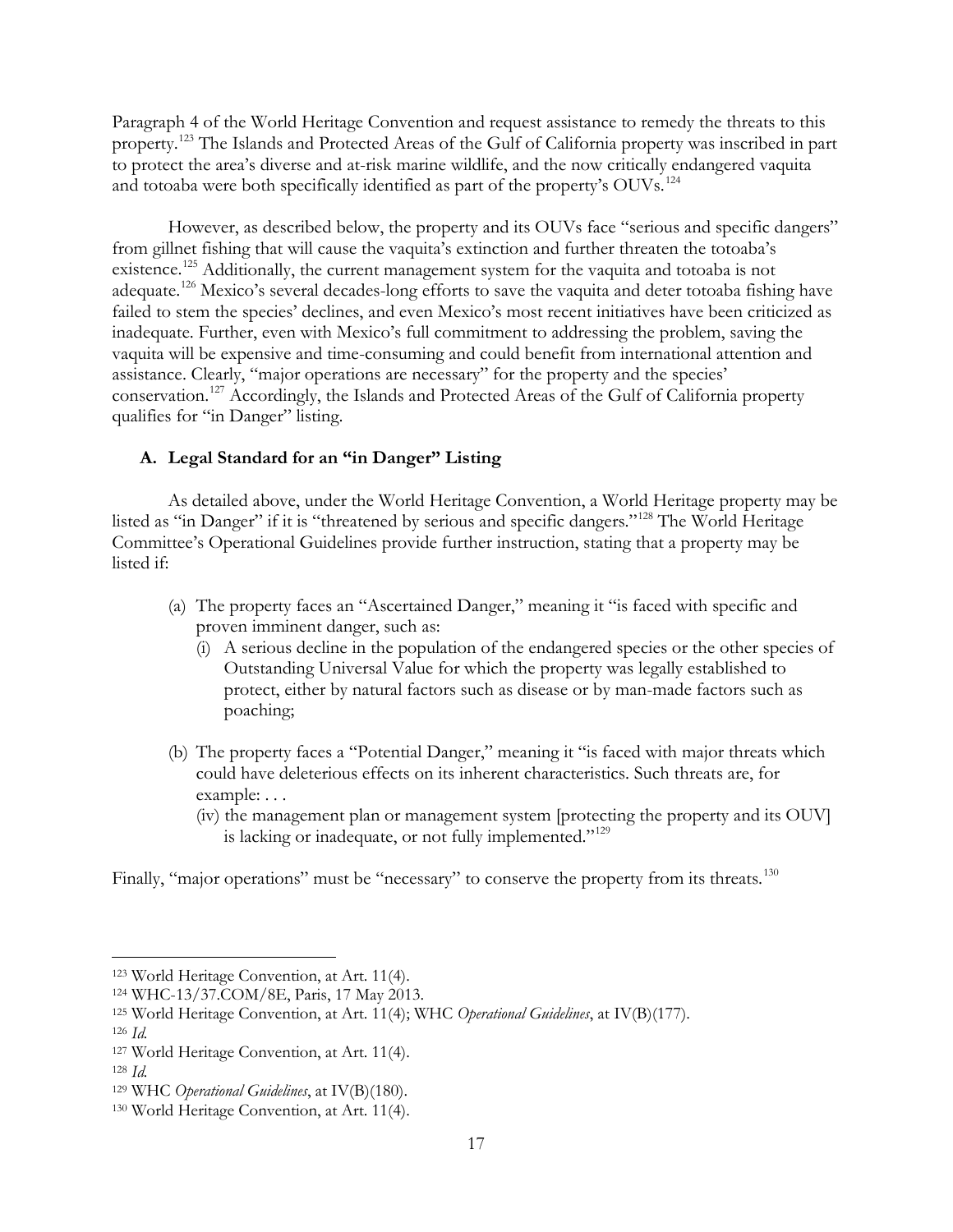# **B. The World Heritage Property and Two of Its OUV Species, the Vaquita and the Totoaba, Are "Threatened by Serious and Specific Dangers"**

When the Islands and Protected Areas of the Gulf of California property was listed as World Heritage in 2005, the inscription was based, in part, on the property's "extraordinary" "diversity of terrestrial and marine life," which is a "high priority for biodiversity conservation," particularly for "marine mammal species."<sup>[131](#page-21-0)</sup> When the Committee adopted the Retrospective Statement of OUV for the property in 2013, the Committee stated the property met World Heritage criteria because it "contain[s] the most important and significant natural habitats for in-situ conservation of biological diversity, including those containing threatened species of Outstanding Universal Value."<sup>[132](#page-21-1)</sup> Particularly, the OUV Statement identifies "the critically endangered Gulf Porpoise or 'Vaquita'" and "the critically endangered  $\dots$  Totoaba" as part of the property's OUV.<sup>[133](#page-21-2)</sup>

# **1. The Vaquita and the Totoaba Face "Serious Danger" in the Form of "Serious Decline"**

As detailed in Sections II(B)(1) and (2) above, both the vaquita and the totoaba are "threatened by serious and specific dangers."<sup>[134](#page-21-3)</sup> The vaquita is "critically endangered" and as of July 2014, *only 97 individual vaquita remained*. [135](#page-21-4) Scientists agree that the vaquita's primary threat is entanglement in gillnet fishing gear in Gulf, both from shrimp and finfish gillnets and illegal gillnets set for totoaba.<sup>[136](#page-21-5)</sup> CIRVA predicted that the vaquita will be extinct "possibly by 2018" if vaquita bycatch "is not eliminated immediately."[137](#page-21-6) Although Mexico has made numerous efforts in the past to manage fishing to protect vaquita both inside and outside the World Heritage property, those efforts were not successful.<sup>[138](#page-21-7)</sup> And Mexico's recently announced gillnet ban and expansion of the vaquita refuge have been criticized by scientists and wildlife law enforcement experts as inadequate.

Similarly, the totoaba is "critically endangered" and is in increasingly high demand for its swim bladder as a Chinese delicacy.<sup>[139](#page-21-8)</sup> The escalating demand for its swim bladder has triggered a "large increase in illegal fishing pressure" on the totoaba.[140](#page-21-9) Bladders can reportedly sell for up to \$14,000 USD each, and drug cartels have been implicated in the increasingly lucrative totoaba trade. [141](#page-21-10)

Under the World Heritage Committee's Operational Guidelines, a property faces an "Ascertained Danger" and thus meets the World Heritage Convention's standard for "in Danger" listing if there is a "serious decline in the population of the endangered species . . . of Outstanding

 $\overline{a}$ 

<span id="page-21-7"></span><sup>138</sup> *Id.*

<span id="page-21-0"></span><sup>131</sup> WHC-05/29.COM/22, Paris, 9 Sept. 2005, at 117.

<span id="page-21-1"></span><sup>132</sup> WHC-13/37.COM/8E, Paris, 17 May 2013 (finding the property met World Heritage Criterion (x)); WHC *Operational Guidelines*, at II(D)(77) (listing criteria).

<span id="page-21-2"></span><sup>133</sup> WHC-13/37.COM/8E, Paris, 17 May 2013, at 49.

<span id="page-21-3"></span><sup>134</sup> World Heritage Convention, at Art. 11(4).

<span id="page-21-4"></span><sup>135</sup> CIRVA (2014), at 9.

<span id="page-21-5"></span><sup>136</sup> *Id.*

<span id="page-21-6"></span><sup>137</sup> *Id.* at 2.

<span id="page-21-8"></span><sup>139</sup> *Id.*; Findley (2010).

<span id="page-21-9"></span><sup>140</sup> CIRVA (2014), at 15, 2.

<span id="page-21-10"></span><sup>141</sup> *See* Associated Press & Zoe Szathmary, *'It's aquatic cocaine': Mexican smugglers are now selling FISH BLADDERS for thousands of dollars*, DAILYMAIL (Aug. 19, 2014).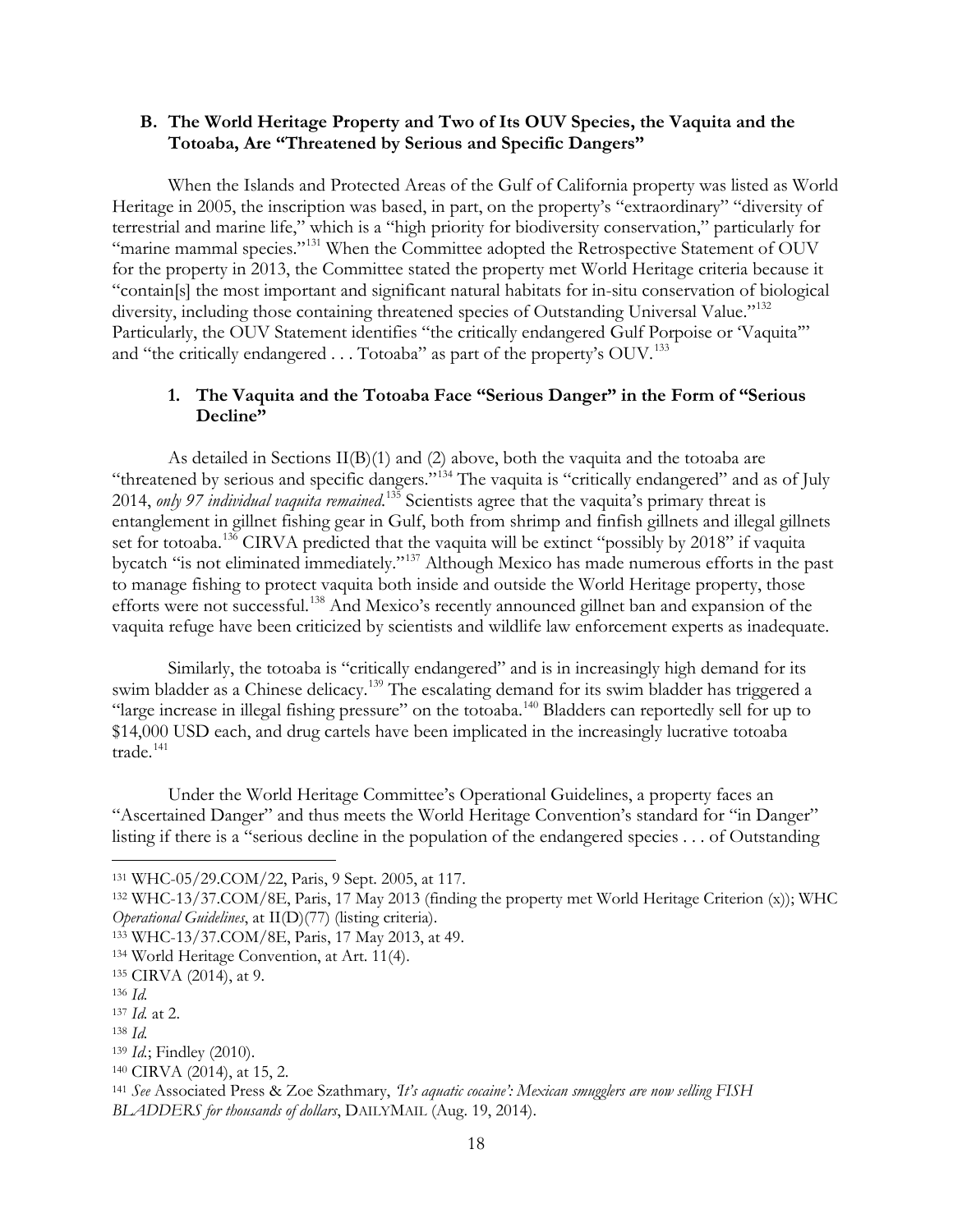Universal Value for which the property was legally established to protect."<sup>[142](#page-22-0)</sup> As demonstrated above, both the vaquita and the totoaba, which are OUV species, have suffered serious decline and face extinction if gillnet fishing in the Islands and Protected Areas of the Gulf of California property is not stemmed immediately. Accordingly, the Islands and Protected Areas of the Gulf of California property qualifies for listing as World Heritage in Danger.

# **2. The Management System for Vaquita and Totoaba Is "Not Adequate"**

Additionally, a World Heritage property is "threatened by serious and specific dangers" under the World Heritage Convention if it is "faced with major threats which could have deleterious effects on its inherent characteristics."[143](#page-22-1) These threats include having a "management system" that "is lacking or inadequate, or not fully implemented" to protect the property and its OUV.<sup>[144](#page-22-2)</sup>

As detailed above in Section II(B)(3), since at least 1975, Mexico has made numerous attempts to protect the totoaba and vaquita within the World Heritage area and the broader Gulf of California. [145](#page-22-3) Despite these often expensive efforts, the vaquita's precipitous decline continues, and the recently renewed totoaba trade has put the vaquita at an even higher risk of imminent extinction,<sup>[146](#page-22-4)</sup> while also further imperiling the totoaba. Scientists have implored Mexico to take "emergency" action to fully ban all gillnet fishing within the vaquita's range and ensure such a ban is effectively enforced.<sup>[147](#page-22-5)</sup>

While Mexico has now adopted measures to at least temporarily ban gillnet fishing in the vaquita's range,<sup>[148](#page-22-6)</sup> Mexico's long history of ineffective vaquita and totoaba management suggests the new measures and their implementation require close evaluation and review. Evidence from as recently as December 2014 indicates that enforcement of the previous gillnet ban was grossly inadequate.<sup>[149](#page-22-7)</sup> Additionally, while Mexico has attempted to increase its enforcement efforts, CIRVA has recommended additional enforcement capacity.<sup>[150](#page-22-8)</sup> In total, Mexico's "management system" for protecting the vaquita and totoaba – two of the designated OUVs identified for the Islands and Protected Areas of the Gulf of California property – "is lacking," "inadequate," and may "not [be] fully implemented."<sup>[151](#page-22-9)</sup> Accordingly, the property is "threatened by serious and specific dangers" and qualifies for listing as World Heritage in Danger.<sup>[152](#page-22-10)</sup>

<span id="page-22-0"></span><sup>142</sup> WHC *Operational Guidelines*, at IV(B)(177). Additionally, the Operational Guidelines state that a property faces a "serious danger" if there has been "[s]evere deterioration of the natural beauty or scientific value of the property." *Id.* If the vaquita and totoaba become extinct, a central part of the property's natural beauty and conservation and research value will disappear. *Id.*

<span id="page-22-1"></span><sup>143</sup> World Heritage Convention, at Art. 11(4); WHC *Operational Guidelines*, at IV(B)(177).

<span id="page-22-2"></span><sup>144</sup> *Id.* at IV(B)(180).

<span id="page-22-3"></span><sup>145</sup> Rojas-Bracho et al. (2013).

<span id="page-22-4"></span><sup>146</sup> CIRVA (2014), at 2.

<span id="page-22-5"></span><sup>147</sup> *Id.*

<span id="page-22-6"></span><sup>148</sup> SAGARPA, Acuerdo por el que suspende la pesca mediante el uso de redes de enmalle, cimbras, y/o palangres en el Norte del Golfo de California (Dec. 23, 2014).

<span id="page-22-7"></span><sup>149</sup> Gill Braulik, *New evidence that Mexican authorities are not adequately enforcing fishing regulations to protect vaquitas* (Dec. 7, 2014).

<span id="page-22-8"></span> $150$  CIRVA Opinion (2015).

<span id="page-22-9"></span><sup>151</sup> WHC *Operational Guidelines*, at IV(B)(177).

<span id="page-22-10"></span><sup>152</sup> World Heritage Convention, at Art. 11(4).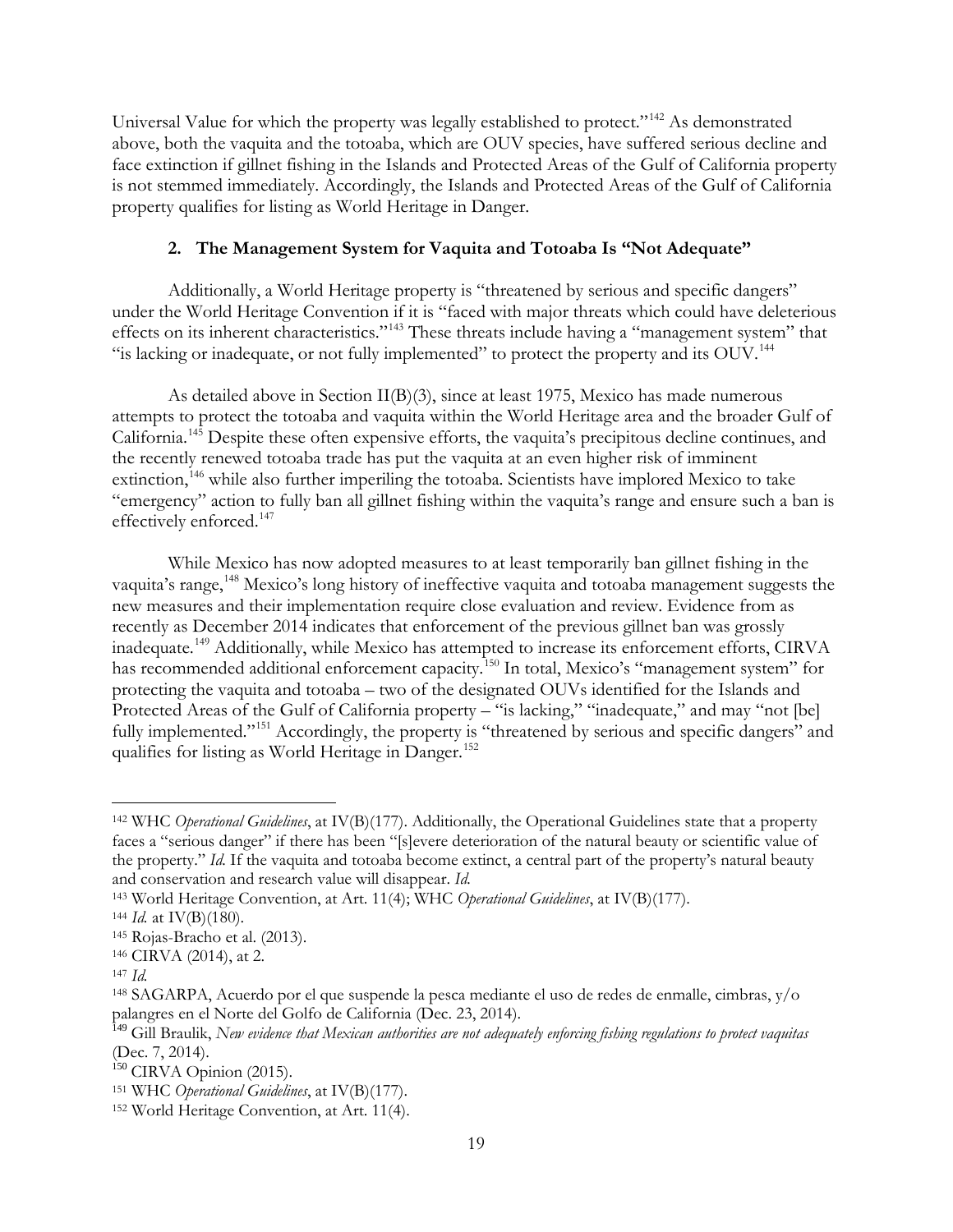# **C. "Major Operations" Are Necessary to Conserve the World Heritage Property**

Finally, "major operations" are "necessary" to conserve the Islands and Protected Areas of the Gulf of California property and its OUVs from the serious threats presented above.<sup>[153](#page-23-0)</sup> Scientists, including those with CIRVA, have rung the alarm bell and demanded immediate, "emergency" action to save the vaquita from extinction and an end to the ongoing totoaba trade, calling for international coordination, especially with the United States and China. [154](#page-23-1) And while Mexico has responded with a plan, even with a full commitment to action and substantial funds for implementation and enforcement, the challenges faced by Mexico and the two species are enormous, particularly as drug cartels are now a factor in the species' declines. Mexico has recognized that additional enforcement measures are possible, acknowledging, for example, that it does not have a "scheme in place" for the use of a global positioning system on all pangas.<sup>[155](#page-23-2)</sup> Further, Mexico has indicated that it proposed only a two-year ban on gillnet fishing for economic reasons and that the ban could be extended "if the necessary economic resources could be counted on."<sup>[156](#page-23-3)</sup>

The vaquita, the totoaba, and the Islands and Protected Areas of the Gulf of California property itself would all gain from the Committee's adoption of a "programme for corrective measures," specifically laying out what fishery management measures must be implemented.<sup>[157](#page-23-4)</sup> The programme could specify additional training (including on genetic and visual identification of totoaba swim bladders) that is needed for enforcement officers both on-the-water to combat illegal fishing and at the borders of Mexico, the United States, and China to stop the illegal totoaba trade.<sup>[158](#page-23-5)</sup> The Committee could assist in coordinating that training, including supporting enforcement workshops. The Committee could offer essential funds to Mexico as it implements and enforces protective measures, as Mexico's efforts to meaningfully protect the Islands and Protected Areas of the Gulf of California property and, in particularly, the endangered vaquita and totoaba species will require substantial expenditure. [159](#page-23-6)

Finally, we believe sending the Secretariat and Committee Chair on a monitoring mission to "ascertain . . . the present condition of the property" and its threats would bring valuable attention to the issues and provide additional and needed information regarding the implementation and enforcement of existing protective measures.<sup>[160](#page-23-7)</sup> "Major operations" are clearly "necessary" to conserve the Islands and Protected Areas of the Gulf of California property and its endangered vaquita and totoaba OUVs from the serious threat of extinction.

<span id="page-23-0"></span><sup>153</sup> World Heritage Convention, at Art. 11(4).

<span id="page-23-1"></span><sup>154</sup> CIRVA (2014), at 2 and 5.

<span id="page-23-2"></span><sup>155</sup> Ampliaciones y Correcciones a la MIR no. 34164 Del Proyecto "Acuerdo por el que suspende la pesca mediante el uso de redes de enmalle, cimbras, y/o palangres en el Norte del Golfo de California." Available at: [34349.177.59.6.20150205 ANEXO a Of.DGOPA.01244.050215 \(3\).docx](http://207.248.177.30/mir/uploadtests/34349.177.59.6.20150205%20ANEXO%20a%20%20Of.DGOPA.01244.050215%20%20%25283%2529.docx)

<span id="page-23-3"></span><sup>156</sup> *Id.*

<span id="page-23-4"></span><sup>157</sup> WHC *Operational Guidelines*, at IV(B)(183).

<span id="page-23-5"></span><sup>158</sup> *See* World Heritage Convention, at Art. 13 (listing assistance that may be provided under the Convention). <sup>159</sup> *Id.* at IV(B)(189).

<span id="page-23-7"></span><span id="page-23-6"></span><sup>160</sup> *Id.* at IV(B)(184).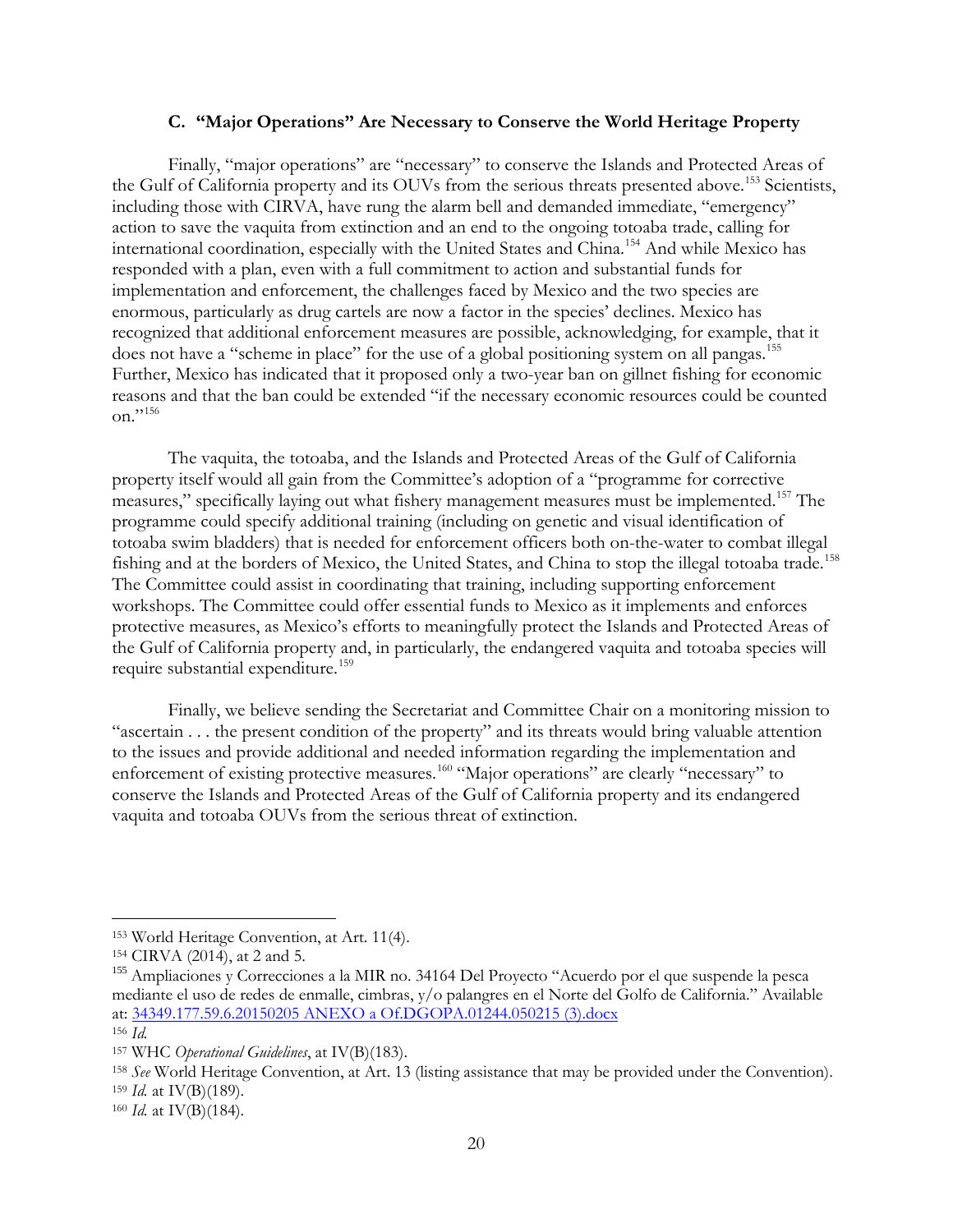## **IV. CONCLUSION**

As detailed above, Petitioners formally request that the World Heritage Committee request assistance for and list the Islands and Protected Areas of the Gulf of California as "World Heritage in Danger" pursuant to the World Heritage Convention.<sup>[161](#page-24-0)</sup> The Islands and Protected Areas of the Gulf of California property was inscribed in part to protect both the critically endangered vaquita and totoaba, which are specifically identified as part of the property's OUV.<sup>[162](#page-24-1)</sup> However, the property and its OUVs face "serious and specific dangers" from legal and illegal gillnet fishing that will cause the vaquita's extinction and further threatens the totoaba's existence without "major operations" to eliminate these threats. [163](#page-24-2)

We ask that the Committee act quickly to review this Petition, in hopes that it may warrant substantial discussion at the Committee's next session to be held in Bonn, Germany in June of this year. If you have any questions regarding this Petition or would like additional information, please contact the authors of this petition.

Sincerely,

Sarah Wh

Sarah Uhlemann International Program Director & Senior Attorney Center for Biological Diversity 2400 NW 80<sup>th</sup> Street, #146 Seattle, WA 98117 +1-206-327-2344 [suhlemann@biologicaldiversity.org](mailto:suhlemann@biologicaldiversity.org)

Brendan Cummings Senior Counsel P.O. Box 549 Joshua Tree, CA 92252 +1-760-366-2232 [bcummings@biologicaldiversity.org](mailto:bcummings@biologicaldiversity.org)

DJ Schubert Wildlife Biologist Animal Welfare Institute 900 Pennsylvania Avenue, SE Washington, DC 20003

*On behalf of Petitioners*

<span id="page-24-0"></span><sup>161</sup> World Heritage Convention, at Art. 11(4).

<span id="page-24-1"></span><sup>162</sup> WHC-13/37.COM/8E, Paris, 17 May 2013.

<span id="page-24-2"></span><sup>163</sup> World Heritage Convention, at Art. 11(4); WHC *Operational Guidelines*, at IV(B)(177) (listing "in Danger" criteria).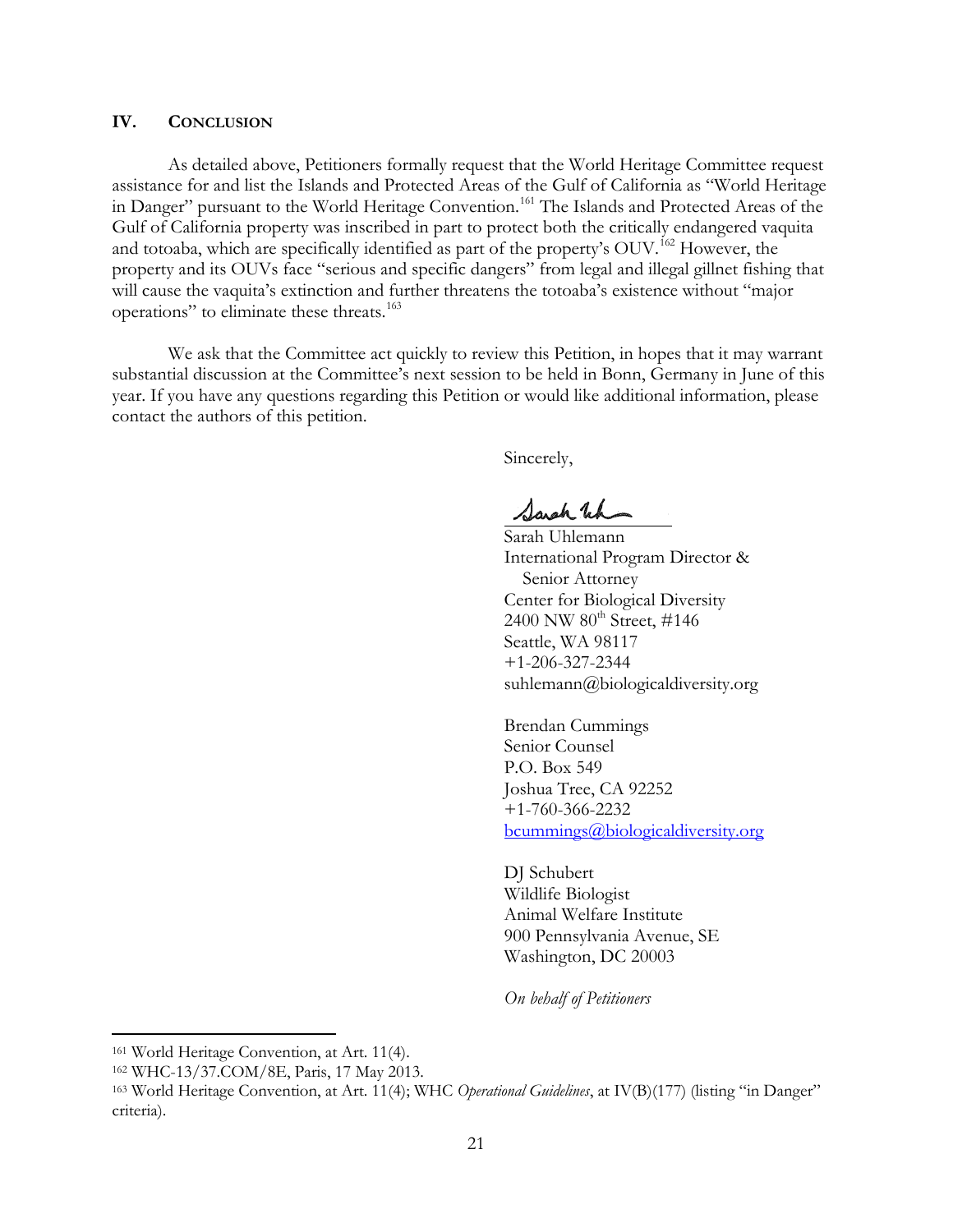Ambassador of Algeria to France Permanent Delegate of Algeria to UNESCO Maison de l'UNESCO Bur. M1.15/M1.16 1, rue Miollis 75732 PARIS Cedex 15 [dl.algerie@unesco-delegations.org](mailto:dl.algerie@unesco-delegations.org)

**World Heritage Committee Members:**

H.E. Mr. Amar Bendjama

# **Colombia:**

**Algeria:**

H.E. Mr. Federico Alonso Renjifo Velez Ambassador Extraordinary & Plenipotentiary of Colombia to France Permanent Delegate of Colombia to UNESCO Maison de l'UNESCO Bureau M4.30 1, rue Miollis 75732 Paris Cedex 15 [dl.colombia@unesco-delegations.org](mailto:dl.colombia@unesco-delegations.org)

Licenciado Emilio Chuayffet Chemor, President Sra. María Del Socorro Rovirosa Priego, Secretaria General M. Mauricio Yáñez Bernal, Executive Secretary Mexican Commission for Cooperation with UNESCO (CONALMEX) Donceles No. 100, 2° piso 06020 Centro Historico MEXICO, D.F. Mexico [srovirosa@nube.sep.gob.mx](mailto:srovirosa@nube.sep.gob.mx) [cesarg@nube.sep.gob.mx](mailto:cesarg@nube.sep.gob.mx) [conalmex@sep.gob.mx](mailto:conalmex@sep.gob.mx)

Madame Nouria Benghebrit, Présidente Mme Dalila Nedjradoui, Sécretaire générale Commission nationale algérienne pour l'éducation, la science et la culture Palais Mustapha Bacha 06 Avenue de l'indépendance 16000 ALGER Algérie [unesco.algerie@live.fr](mailto:unesco.algerie@live.fr) [natcomalgerie@unesco.dz](mailto:natcomalgerie@unesco.dz)

Dr. Luis Armando Soto Boutin Secretario Ejecutivo Colombian National Commission for Cooperation with UNESCO Palacio de San Carlos Ministerio de Relaciones Exteriores Carrera  $5 N^{\circ}$  9-03 BOGOTA, D.C. Colombia [comisionunesco@cancilleria.gov.co](mailto:comisionunesco@cancilleria.gov.co) 

# **CC:**

Kishore Rao Director UNESCO World Heritage Centre 7 Place Fontenoy, 75352, Paris 07 SP France

#### **Mexico UNESCO Contacts:**

H.E. Mr. Porfirio Thierry Muñoz-Ledo Ambassador Permanent Delegate of Mexico de l'UNESCO Bureaux B13.31- 32 1, rue Miollis 75732 PARIS Cedex 15 [dl.mexique@unesco-delegations.org](mailto:dl.mexique@unesco-delegations.org)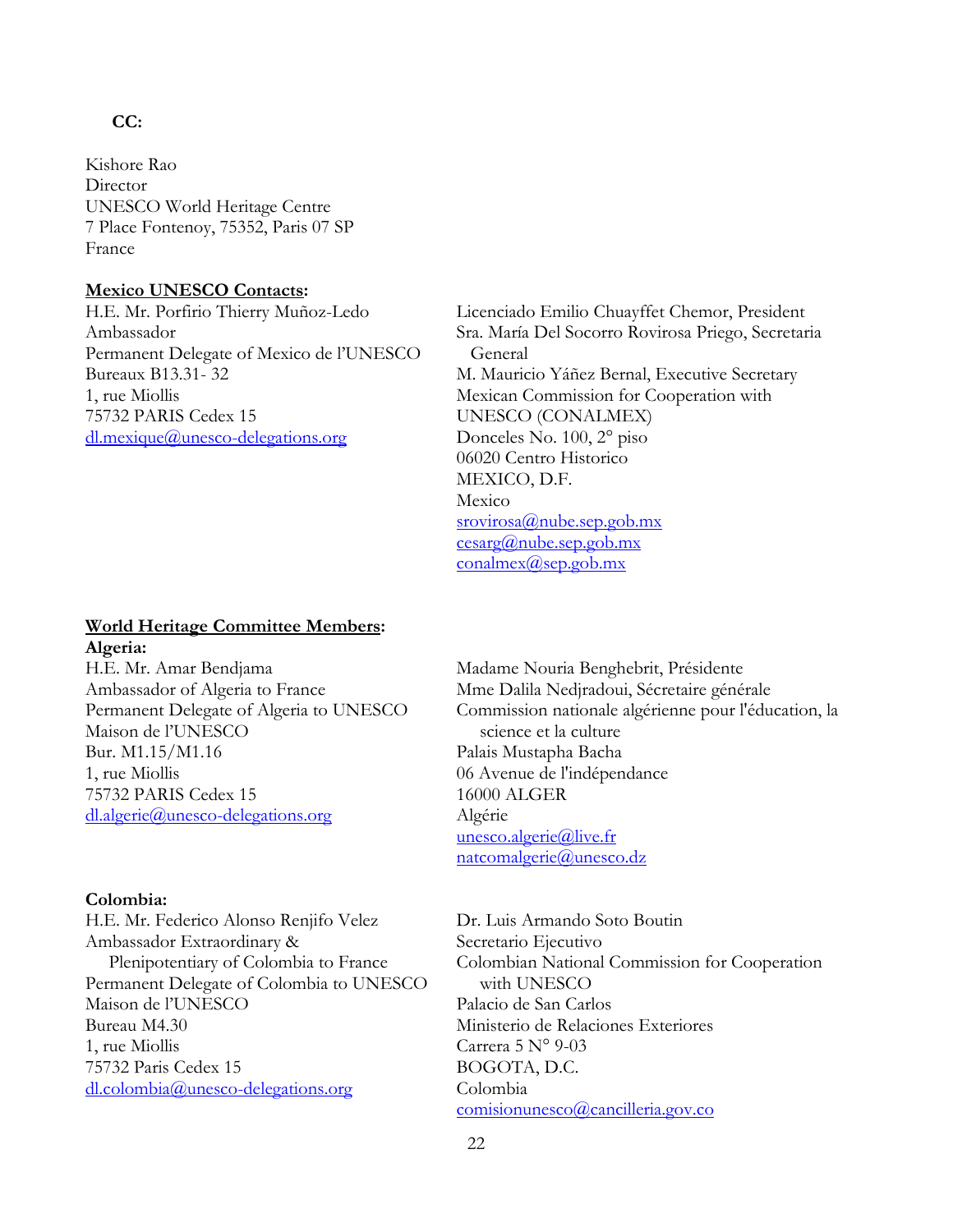#### **Croatia:**

H.E. Mr. Ivo Goldstein Ambassador Extraordinary and Plenipotentiary of the Republic of Croatia to France Permanent Delegate of Croatia to UNESCO Maison de l'UNESCO Bureau M.3.44 1, rue Miollis 75732 Paris Cedex 15 [dl.croatie@unesco-delegations.org](mailto:dl.croatie@unesco-delegations.org)

#### **Finland:**

H.E. Mr. Okko Pekka Salmimies Ambassador Permanent Delegate of Finland to UNESCO Maison de l'UNESCO Bureau M3.35 1, rue Miollis 75732 Paris Cedex 15 [dl.finlande@unesco-delegations.org](mailto:dl.finlande@unesco-delegations.org)

#### **Germany:**

H.E. Mr. Michael Worbs Ambassador Permanent Delegate of Germany to UNESCO 13-15 avenue Franklin Roosevelt 75008 PARIS Bureau MS1.18 1, rue Miollis, 75732 Paris Cedex 15 [info@unesco.diplo.de](mailto:info@unesco.diplo.de) [dl.germany@unesco-delegations.org](mailto:dl.germany@unesco-delegations.org)

#### **India:**

H.E. Ms. Ruchira Kamboj Ambassador Permanent Delegate of India to UNESCO Maison de l'UNESCO Bureaux M1.42/M1.38 1, rue Miollis 75732 PARIS Cedex 15 [dl.india@unesco-delegations.org](mailto:dl.india@unesco-delegations.org)

Mr. Vladimir Markovic, President Mrs. Rut Carek, Secretary-General Croatian Commission for UNESCO Ministry of Culture Runjaninova 2 10 000 Zagreb Croatia [unesco@min-kulture.hr](mailto:unesco@min-kulture.hr) [rut.carek@min-kulture.hr](mailto:rut.carek@min-kulture.hr)

Mr. Tapio Markkanen, President Ms. Zabrina Holmström, Secretary-General Finnish National Commission for UNESCO Ministry of Education and Culture International Relations P.O Box 29 FIN-00023 Government Finland [unesco@minedu.fi](mailto:unesco@minedu.fi) [zabrina.holmstrom@minedu.fi](mailto:zabrina.holmstrom@minedu.fi) 

Mrs. Dr. Verena Metze-Mangold, President Dr. Christoph Wulf, Vice-President Dr. Hartwig Lüdtke, Second Vice-President Mr. Roland Bernecker, Secretary-General German Commission for UNESCO 15, Colmantstrasse 53115 Bonn Federal Republic of Germany [secretariat@unesco.de](mailto:secretariat@unesco.de)

Ms. Smriti Zubin Irani, President Mr. Satyanarayan Mohanty, Secretary-General Mr. Rakesh Ranjan, Deputy Secretary-General Indian National Commission for Cooperation with UNESCO Ministry of Human Resource Development Department of Secondary and Higher Education Government of India Shastri Bhavan New Delhi 110 001 India [secy.dhe@nic.in](mailto:secy.dhe@nic.in)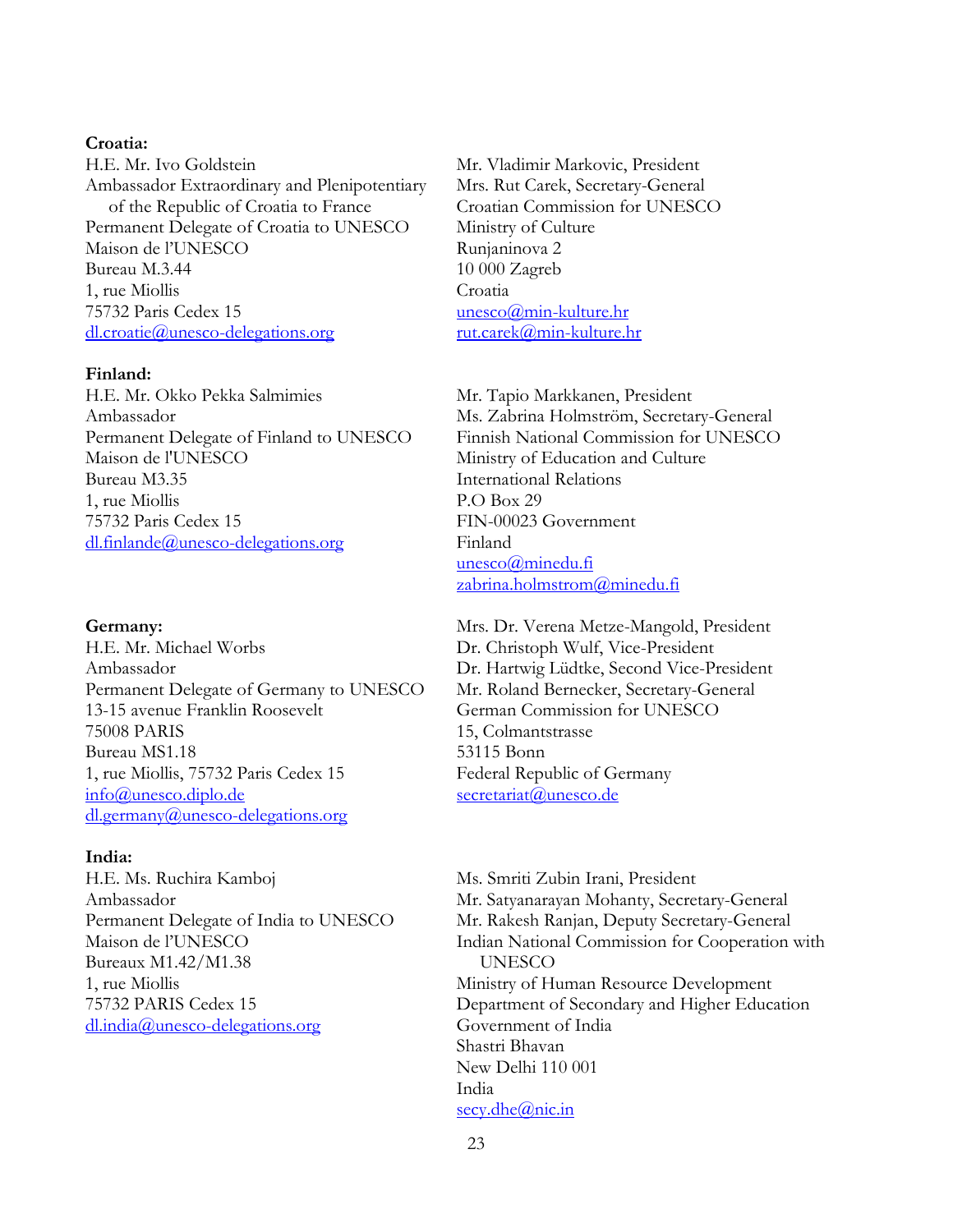#### [maniverma100@gmail.com](mailto:maniverma100@gmail.com)

#### **Jamaica:**

H.E. Mrs. Vilma Kathleen Mc Nish Ambassador Extraordinary and Plenipotentiary of Jamaica to UNESCO Avenue Hansen Soulie, 77 1040 Brussels Belgium [dl.jamaique@unesco-delegations.org](mailto:dl.jamaique@unesco-delegations.org) [emb.jam.brussels@skynet.be](mailto:emb.jam.brussels@skynet.be)

#### **Japan:**

H.E. Mrs. Kuni Sato Ambassador Extraordinary and Plenipotentiary Permanent Delegate of Japan to UNESCO 100, avenue de Suffren 75015 PARIS [dl.japan@unesco-delegations.org](mailto:dl.japan@unesco-delegations.org)

# **Kazakhstan:**

H.E. Mr. Nurlan Danenov Ambassador Extraordinary and Plenipotentiary Permanent Delegate of Kazakhstan to UNESCO 59, rue Pierre Charron 75008 Paris [unescokz@unescokz.org](mailto:unescokz@unescokz.org) [unesco@mfa.kz](mailto:unesco@mfa.kz)

#### **Lebanon:**

H.E. Mr. Khalil Karam Ambassador Permanent Delegate of Lebanon to UNESCO Maison de l'UNESCO Bureau M6.06 1, rue Miollis 75732 PARIS Cedex 15 [dl.liban@unesco-delegations.org](mailto:dl.liban@unesco-delegations.org)

#### **Malaysia:**

H.E. Mr. Mohd Zulkifli Bin Mohammed Ambassador Permanent Delegate of Malaysia to UNESCO

Hon. Lisa R. Hanna, Chairperson Everton Hannam, Secretary-General Jamaica National Commission for UNESCO 25, Dominica Drive The Towers, 3rd Floor Kingston 5 Jamaica [ehannam@gmail.com](mailto:ehannam@gmail.com) [ehannam2003@yahoo.com](mailto:ehannam2003@yahoo.com)

Mr. Yuichiro Anzai, Chairperson Mr Yoshio Yamawaki, Secretary-General Japanese National Commission for UNESCO 3-2-2 Kasumigaseki Chiyoda-ku 100-8959 Tokyo Japan [jpnatcom@mext.go.jp](mailto:jpnatcom@mext.go.jp)

Mr. Arystanbek Mukhamediuly, Chairperson Ms. Assel Utegenova, Secretary-General Kazakhstan National Commission for UNESCO 31 Kunayev street 010000 Astana Kazakhstan Republic of Kazakhstan [a.utegenova@mfa.kz](mailto:a.utegenova@mfa.kz) [zh.shaimenova@mfa.kz](mailto:zh.shaimenova@mfa.kz)

Mr. Henri Awit, Président Dr. Zahida Jabbour, Secrétaire générale Lebanese National Commission for UNESCO Rue Mme Curie Ministère de la Culture BEYROUTH République Libanaise [info@lncu.org](mailto:info@lncu.org)

Hon. Tan Sri Muhyiddin Bin Yassin, President Datuk Dr. Madinah Mohamad, Vice Chairperson Mr. Mohd Khairul Adib Abd Rahman, Secretary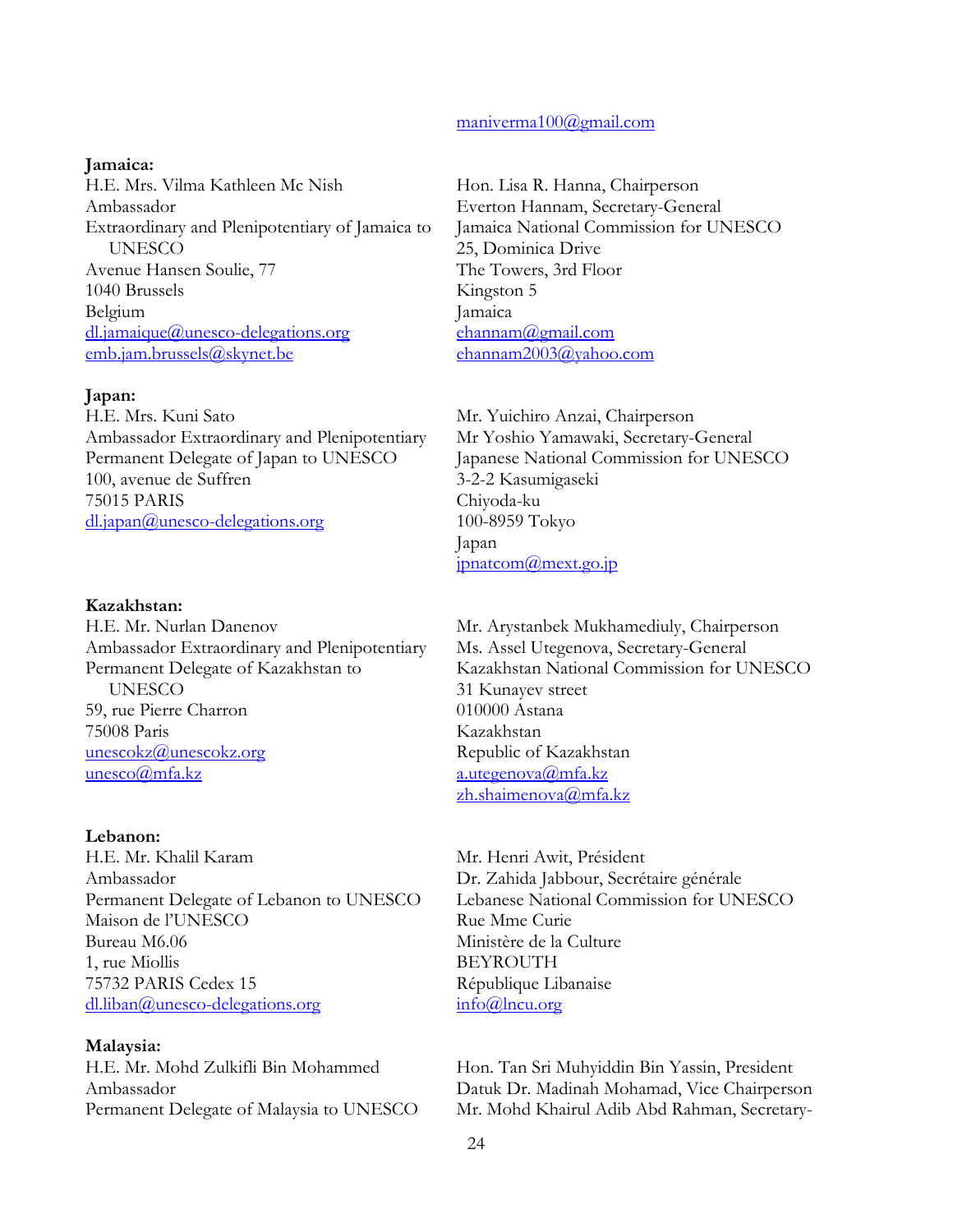Maison de l'UNESCO Bureau B. 11.24 1, rue Miollis 75732 PARIS Cedex 15 [dl.malaysia@unesco-delegations.org](mailto:dl.malaysia@unesco-delegations.org)

# **Peru:**

H.E. Mr. Jose Manuel Rodriguez Cuadros Ambassador Permanent Delegate of Peru to UNESCO Maison de l'UNESCO Bureau M7.46-45-44- 1, rue Miollis 75732 PARIS Cedex 15 [dl.peru@unesco-delegations.org](mailto:dl.peru@unesco-delegations.org)

## **Philippines:**

H.E. Ms. Maria Theresa P. Lazaro Ambassador Extraordinary and Plenipotentiary Permanent Delegate of Philippines to UNESCO Maison de l'UNESCO Bureau MS2.44 1, rue Miollis 75732 PARIS Cedex 15 [dl.philippines@unesco-delegations.org](mailto:dl.philippines@unesco-delegations.org)

#### **Poland:**

Mr. Dariusz Karnowski Permanent Delegate of the Republic of Poland to UNESCO Maison de l'UNESCO B7.13 1, rue Miollis 75732 PARIS Cedex 15 [dl.pologne@unesco-delegations.org](mailto:dl.pologne@unesco-delegations.org) [dariusz.karnowski@msz.gov.pl](mailto:dariusz.karnowski@msz.gov.pl)

 General Malaysian National Commission for UNESCO Ministry of Education Policy and International Relations Division Level 7, Block E8, Complex E Federal Government Administrative Centre 62604 Putrajaya Malaysia [natcom.unesco@yahoo.com.my](mailto:natcom.unesco@yahoo.com.my) [natcom@UNESCO.org.my](mailto:natcom@UNESCO.org.my)

Sr. Jaime Saavedra Chanduví, Presidente Sra. Carmen Beltrán Vargas, Secretaria General Peruvian National Commission of Cooperation for UNESCO Calle Del Comercio N° 193 - San Borja LIMA Perú [comiunesco@minedu.gob.pe](mailto:comiunesco@minedu.gob.pe)

Mr. Albert F. Del Rosario, Chairperson Dr. Virginia A. Miralao, Secretary-General UNESCO National Commission of the Philippines G/F Department of Foreign Affairs Bldg. 2330 Roxaz Boulevard Pasay City Philippines secretariat@unesconatcom.gov.ph [secretariat@unesco.gov.ph](mailto:secretariat@unesco.gov.ph)

Prof. Andrzej Rottermund, President M. Slawomir Ratajski, Secretary-General Mme. Aleksandra Waclawczyk, Secrétaire générale adjointe Polish National Commission for UNESCO Palac Kultury i Nauki, 7 P Pl. Defilad 1 00-901 Warsaw Poland [komitet@unesco.pl](mailto:komitet@unesco.pl) [s.ratajski@unesco.pl](mailto:s.ratajski@unesco.pl)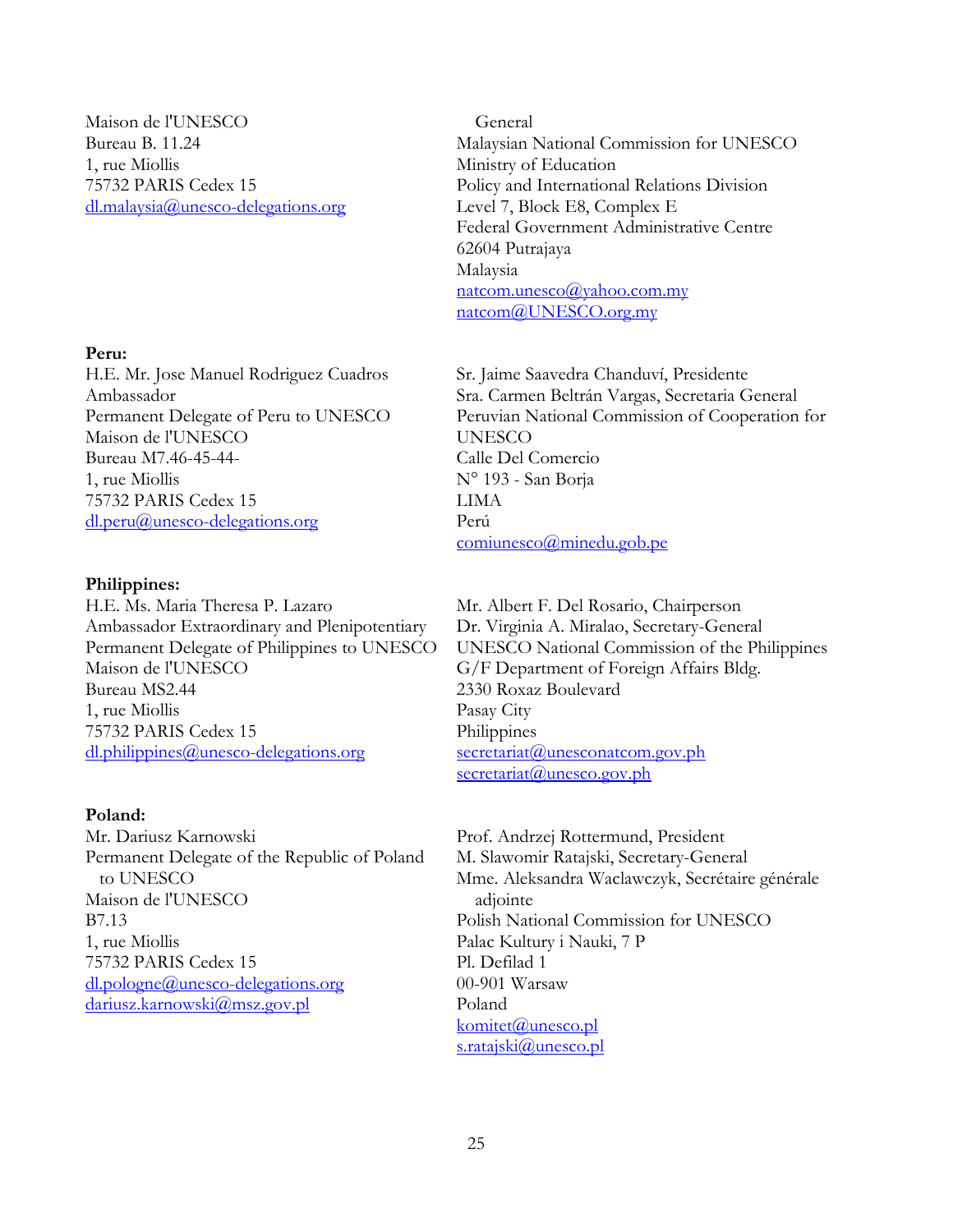#### **Portugal:**

H.E. Mr. José Filipe Mendes Moraes Cabral Ambassador Extraordinary and plenipotentiary of Portugal to France Permanent Delegate of Portugal to UNESCO Maison de l'UNESCO Bureaux M2.25 1, rue Miollis 75732 PARIS Cédex 15 [dl.portugal@unesco-delegations.org](mailto:dl.portugal@unesco-delegations.org)

# **Qatar:**

H.E. Mr. Ali Zainal Ambassador Permanent Delegate of the State of Qatar to UNESCO Maison de l'UNESCO Bureau M4.17 1, rue Miollis 75732 PARIS Cedex 15 [dl.qatar@unesco-delegations.org](mailto:dl.qatar@unesco-delegations.org)

## **Republic of Korea:**

H.E. Mr. Lee Byong Hyun Ambassador Extraordinary and Plenipotentiary Permanent Delegate of the Republic of Korea to UNESCO Bureau 607 33, avenue du Maine 75015 Paris [dl.coree-rep@unesco-delegations.org](mailto:dl.coree-rep@unesco-delegations.org)

#### **Senegal:**

H.E. Ms. Mame Fatim Gueye Ambassador Permanent Delegate of Senegal to UNESCO Maison de l'UNESCO Bureau MS2.46 1, rue Miollis 75732 PARIS CEDEX 15 [dl.senegal@unesco-delegations.org](mailto:dl.senegal@unesco-delegations.org)

## **Serbia:**

H. E. Mr. Darko Tanaskovic Ambassador, Permanent Delegate of the Republic of Serbia to UNESCO Maison de l'UNESCO

H.E. Amb. Ana Martinho, President Ms. Rita Brasil de Brito, Secretary-General Portuguese National Commission for UNESCO Ministry of Foreign Affairs Largo das Necessidades 1350-215 Lisboa Portugal  $cnu@$ mne.pt [rita.brasilbrito@mne.pt](mailto:rita.brasilbrito@mne.pt)

Mr. Mohammed Abdul Wahed Al Hammadi, President Dr. Hamda Hassan Al-Sulaiti, Secretary Qatar National Commission for Education, Culture and Science P.O. Box 9865 Doha Qatar [qnc@sec.gov.qa](mailto:qnc@sec.gov.qa) [doha553@hotmail.com](mailto:doha553@hotmail.com)

Mr. Woo-yea HWANG, President Mr. Dong-seok MIN, Secretary-General Korean National Commission for UNESCO 26 Myeongdong-gil (UNESCO road) Jung-gu Seoul 100-810 Republic of Korea <u>[kocom@unesco.or.kr](mailto:kocom@unesco.or.kr)</u>

M Serigne Mbaye THIAM, President M. Aliou LY, Secrétaire général Commission nationale du Sénégal pour l'UNESCO Immeuble Freyssline et Fils (4e étage) 34, avenue du Président Lamine Gueye prolongée DAKAR Sénégal [comnatunesco@orange.sn](mailto:comnatunesco@orange.sn) [comnat@unesco.sn](mailto:comnat@unesco.sn)

Prof. Dr. Goran MILASINOVIC, President Mrs. Jasmina Stankovic Tatarac, Secretary-General Commission of the Republic of Serbia for UNESCO